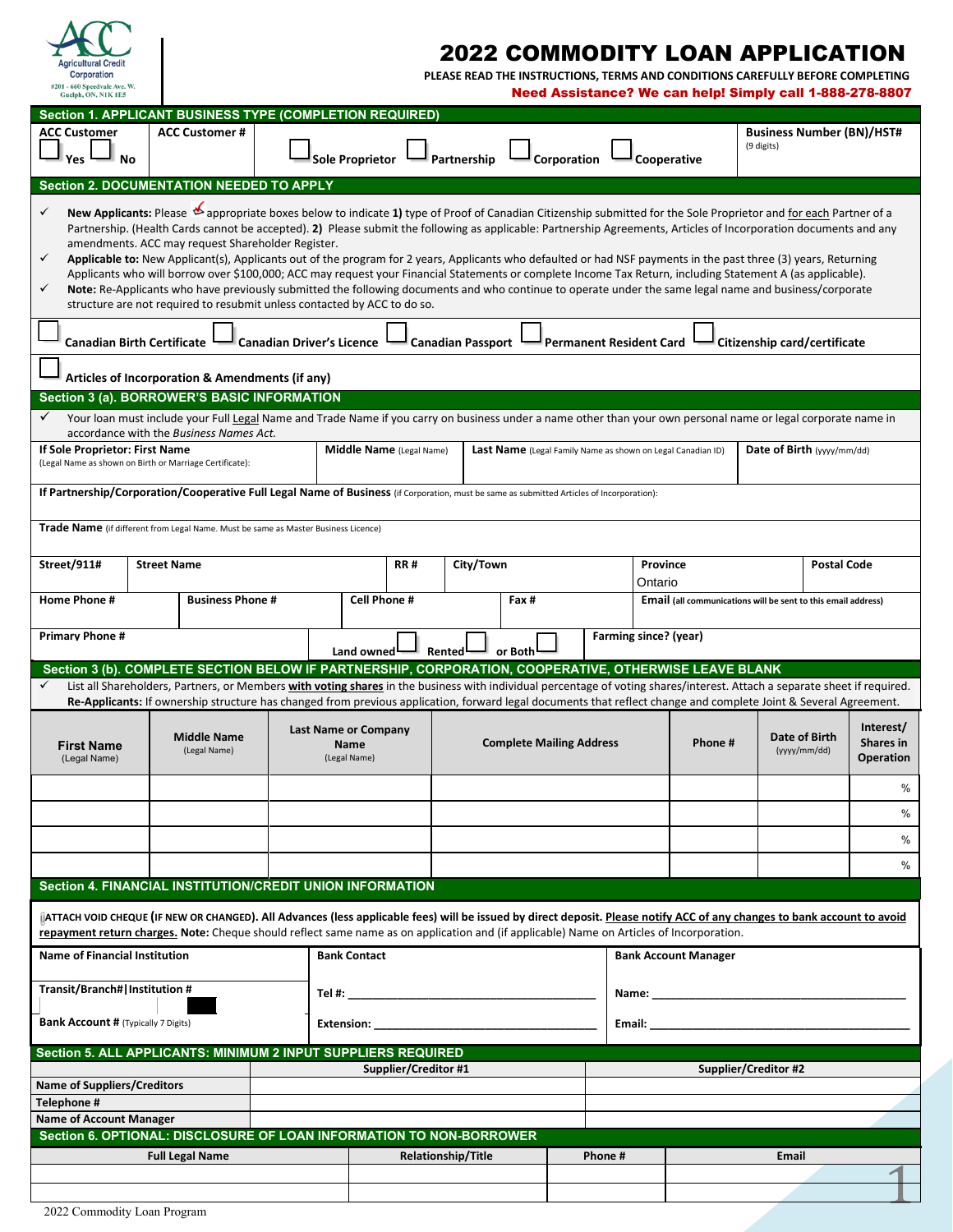| <b>Section 7. DECLARATIONS OF SECURITY</b>                                                                                                                                                                                                                                                                                                                                                                                                                                                                                                                                                                                                                                                                                                                                                                               |                       |                 |                    |
|--------------------------------------------------------------------------------------------------------------------------------------------------------------------------------------------------------------------------------------------------------------------------------------------------------------------------------------------------------------------------------------------------------------------------------------------------------------------------------------------------------------------------------------------------------------------------------------------------------------------------------------------------------------------------------------------------------------------------------------------------------------------------------------------------------------------------|-----------------------|-----------------|--------------------|
| 1. Does any other person or business have a security interest (i.e. hold your commodity as security), or have rights to your<br>revenues?<br>If yes, complete the section below.                                                                                                                                                                                                                                                                                                                                                                                                                                                                                                                                                                                                                                         |                       |                 |                    |
| <b>Business/Contact Name:</b>                                                                                                                                                                                                                                                                                                                                                                                                                                                                                                                                                                                                                                                                                                                                                                                            |                       |                 |                    |
| <b>Business/Contact Name:</b>                                                                                                                                                                                                                                                                                                                                                                                                                                                                                                                                                                                                                                                                                                                                                                                            | <b>Email Address:</b> | Business Ph. #: |                    |
| 2. Do you have outstanding advances from previous program years, including advances attributed by percentage of ownership in any<br>Corporation/Cooperative/Partnership?                                                                                                                                                                                                                                                                                                                                                                                                                                                                                                                                                                                                                                                 |                       |                 |                    |
| 3. Has your operation undergone any structural changes in the last two years or since the last CLP application? If yes, please explain.                                                                                                                                                                                                                                                                                                                                                                                                                                                                                                                                                                                                                                                                                  |                       |                 | <b>YFS</b>         |
| 4. Have you the Applicant, including Shareholders or Members of the business made a filing or is/are subject of any filing made under<br>the Bankruptcy and Insolvency Act or any other legislation dealing in any way with insolvency matters and/or the protection of<br>creditor's rights, including the Bankruptcy and Insolvency Act, Companies Creditors Arrangement Act or Farm Debt Mediation Act?                                                                                                                                                                                                                                                                                                                                                                                                               |                       |                 |                    |
| 5. Is the Applicant party to any claims, disputes, or lawsuits? If yes, please explain.                                                                                                                                                                                                                                                                                                                                                                                                                                                                                                                                                                                                                                                                                                                                  | <b>YFS</b>            |                 |                    |
| <b>COMPLETE ASSIGNMENT OF PRODUCTION INSURANCE (PI) &amp; DOCUMENTS REQUIRED</b>                                                                                                                                                                                                                                                                                                                                                                                                                                                                                                                                                                                                                                                                                                                                         |                       |                 |                    |
| 6. Production Insurance (PI) Assignment: Please provide your Production Insurance (multi-risk coverage) # $\rightarrow$<br>For Grapes, Apples and Tender Fruit Applicants: please provide a copy of your current year Underwriting and/or Orchard<br>✓<br>Summary/Vineyard Underwriting.<br>For Fresh Market Vegetables: please provide a copy of your Fresh Market Vegetable - Acreage Loss (FMV-AL) Coverage<br>✓<br>Confirmation.<br>The assignor agrees to:<br>Assign any payments received under Production Insurance to the Administrator, and<br>i.<br>Assign payments under any other Business Risk Management Program any payments under any other Program set in the<br>ii.<br>Program Guidelines to the Administrator.<br>More detail on security interest can me found under Terms & Conditions clause 4.0f. |                       |                 | PI#<br>Acknowledge |

## ANNUAL ADVANCE REQUESTED BY PRODUCER WORKSHEET

| <b>Section 8.</b> | <b>2022 PRODUCER ADVANCE REQUEST</b><br>(Maximum Allowed is \$750,000)               | *Advance funded will be subject to eligibility and information provided**                                       |
|-------------------|--------------------------------------------------------------------------------------|-----------------------------------------------------------------------------------------------------------------|
| <b>Please</b>     | appropriate box:<br>Issue Eligible amount but not exceeding amount I/we stated above | Issue Maximum funds allowed at 1 <sup>st</sup> and (if applicable) 2 <sup>nd</sup> stage (based on eligibility) |

#### **Section 9. ADVANCE REQUESTED BY PRODUCER - CALCULATION WORKSHEET**

#### **WE DO IT ALL FOR YOU!**

**To simplify the process for you, ACC will do all the calculation work for you as long as you complete the information below and send in your complete Production Insurance** listed above, as we can't do the calculation without it. Please refer to ACC's Product & Rate List to see the available agricultural product line. If including a commodity that falls under a grouping, please provide Group # under the Agricultural Product column.

Please note: ACC will process and advance on eligible loans in the order in which it can be funded first (e.g. winter wheat, then spring crops), unless otherwise specified by the Producer. Please attach a separate sheet if required. For your convenience, the Product & Rate List is available on our website at www.agcreditcorp.ca. If using Production Insurance Fresh Market Vegetables -Acreage Loss plan, besides providing Intended Seeded Acreage and Estimated Production per acre, please specify Insurable Value for each commodity.

| NOTE: Your Loan calculation and advance will be distributed in the order which is listed below, unless specified otherwise. |  |                                                    |  |                                        |                                            |                                                                       |                            |  |
|-----------------------------------------------------------------------------------------------------------------------------|--|----------------------------------------------------|--|----------------------------------------|--------------------------------------------|-----------------------------------------------------------------------|----------------------------|--|
| <b>Agricultural Product</b>                                                                                                 |  | <b>Main Farm Operating Location</b><br>(Home Farm) |  | <b>Security</b><br><b>Type</b><br>(PI) | Intended Seeded Acreage/Actual<br>Quantity | <b>Guaranteed Production</b><br>(GP)/Estimated Production per<br>Acre | Units of<br><b>Measure</b> |  |
|                                                                                                                             |  |                                                    |  | <b>PI</b>                              |                                            |                                                                       |                            |  |
|                                                                                                                             |  |                                                    |  | <b>PI</b>                              |                                            |                                                                       |                            |  |
|                                                                                                                             |  |                                                    |  | <b>PI</b>                              |                                            |                                                                       |                            |  |
|                                                                                                                             |  |                                                    |  | <b>PI</b>                              |                                            |                                                                       |                            |  |
|                                                                                                                             |  |                                                    |  | <b>PI</b>                              |                                            |                                                                       |                            |  |
|                                                                                                                             |  |                                                    |  | <b>PI</b>                              |                                            |                                                                       |                            |  |
|                                                                                                                             |  |                                                    |  | <b>PI</b>                              |                                            |                                                                       |                            |  |
|                                                                                                                             |  |                                                    |  | <b>PI</b>                              |                                            |                                                                       |                            |  |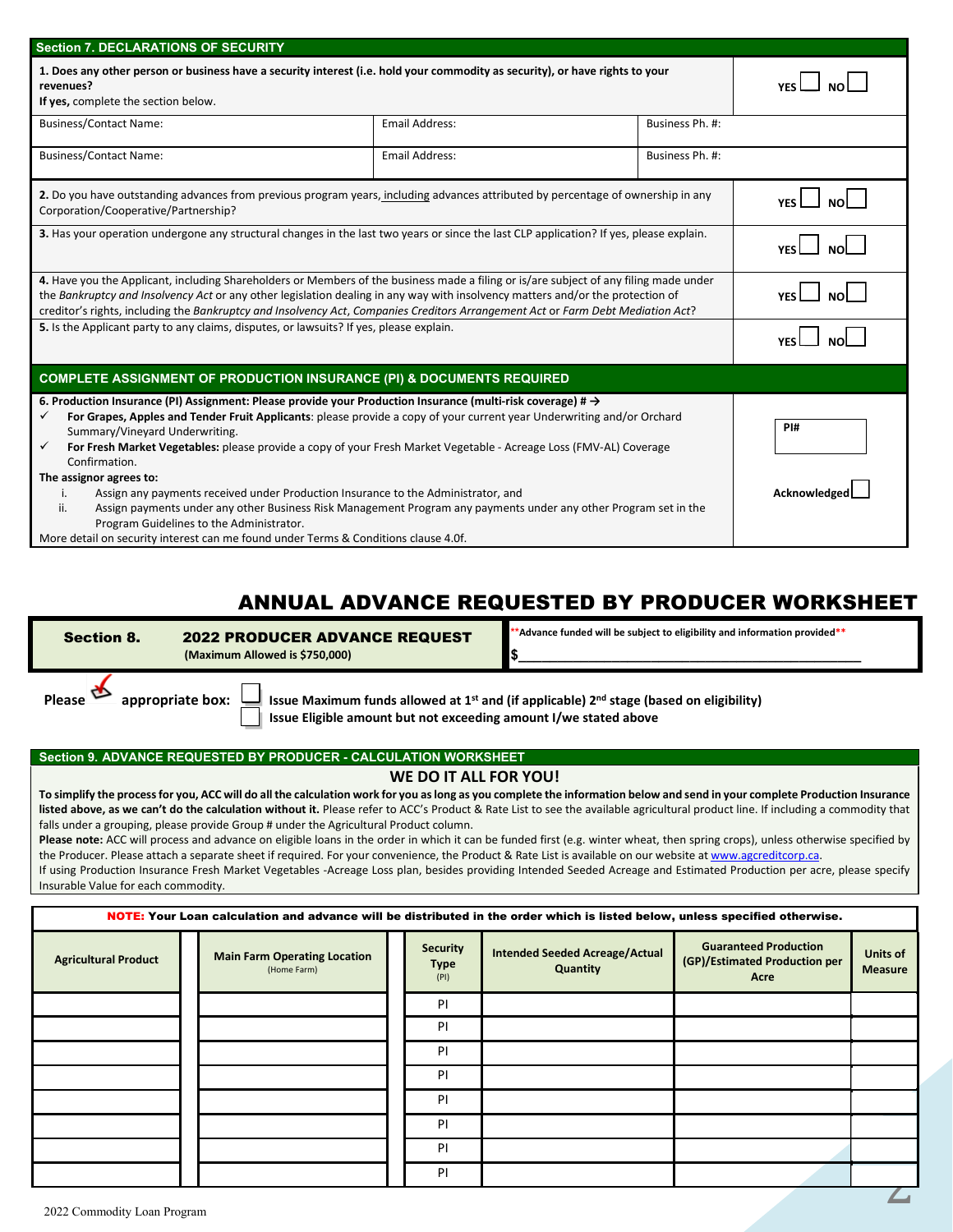

## PERSONAL/JOINT & SEVERAL GUARANTEE (PRODUCER LOAN AGREEMENT)

#### IMPORTANT: Read thoroughly before signing

 **This form must be completed by all Applicants**

| Diease |  |
|--------|--|

**Appropriate box Cooperative** Sole Proprietor **C** Partnership Corporation Cooperative

**Name of Producer / Applicant reflected on pg. 1 of Application:**

All individuals/shareholders/partners/members who have an interest in the Partnership, Corporation, or Cooperative, are listed below. None of which have an outstanding liability under any previous Commodity Loan Program loan advances.

| <b>Full Legal Name</b><br>(first, middle, last) or<br><b>Company Name</b> | <b>Complete Mailing Address</b> | Phone # | <b>Email Address</b> | Date of<br><b>Birth</b><br>(yyyy/mm/dd) | Interest/<br>Shares in<br>Operation |
|---------------------------------------------------------------------------|---------------------------------|---------|----------------------|-----------------------------------------|-------------------------------------|
|                                                                           |                                 |         |                      |                                         | %                                   |
|                                                                           |                                 |         |                      |                                         | %                                   |
|                                                                           |                                 |         |                      |                                         | %                                   |
|                                                                           |                                 |         |                      |                                         | %                                   |
|                                                                           |                                 |         |                      |                                         | %                                   |

This Guarantee shall be construed in accordance with the laws of the Province of Ontario.

In consideration of \$1.00 (the receipt of which is hereby acknowledged and accepted) and in order to induce ACC to extend credit facilities to the Producer(s), the undersigned, together with successors and assigns (collectively or individually the "Guarantor") hereby guarantee the obligations and repayment of any advances, but not to exceed \$750,000 at any given time, plus interest, and any costs incurred by ACC to recover the outstanding amount, including ACC collection costs, legal costs such as costs relating to attorneys, paralegals, legal expenses, expenses for bankruptcy, post-judgement, appeals, court costs, in addition to all other amounts permitted by law and approved by the Minister on a full indemnity basis, hereunder given by, or to, the Producer(s), now or in the future.

The Guarantor shall be considered as primarily liable to ACC and the Minister of Agriculture, Food and Rural Affairs. It is hereby acknowledged and agreed that the liability hereunder shall not be limited or reduced by any variation in or departure from the provisions of this Application and Producer Loan Agreement, nor by ACC or the Minister of Agriculture, Food and Rural Affairs granting time, taking or giving up security, accepting proposals or granting releases or discharges or otherwise dealing with the outstanding amounts owing. Neither ACC nor the Minister of Agriculture, Food and Rural Affairs shall be bound to exhaust their recourse against the Producer(s) or against any other person or persons before enforcing its rights against the Guarantor.

The Guarantor(s) agree(s) that this Guarantee shall be binding upon the undersigned Guarantor(s), collectively or individually. The Guarantor(s) acknowledge(s) that consideration has been given.

No alteration or waiver of this guarantee or any of its Terms or Conditions shall be binding on ACC, unless expressly made in writing of the Guarantor's intent to limit this guarantee, in which notice received will only affect subsequent advances after the written notice has been received and acknowledged by Agricultural Credit Corporation.

Should the Producer's legal business structure or the Commodity Loan Program change, this loan agreement shall not terminate. ACC shall obtain a written Amendment to this loan agreement to be acknowledged and signed by the Guarantor(s), collectively or individually.

**All Individuals/Shareholders/Partners/Members regardless of the percentage of voting shares that he/she owns in the business, must agree to be 100% personally liable for the advance and must date, print and sign this document.** 

The undersigned hereby confirms and agrees that /We has/have read, understood and agrees to be bound by the Terms and Conditions of this Guarantee. Furthermore, by signing this document, I/We further understand and agree that action may be taken against me personally until full repayment of the default debt and applicable costs, and that my/our liability to ACC is unconditional and absolute.

**I/We being an authorized individual, Shareholder, Partner, Member of the Sole Proprietor/Partnership/Corporation/Cooperative, as the case may be, hereunto set my/our hand and seal.**

| Signature | (Please Print Name) | Date |
|-----------|---------------------|------|
| Signature | (Please Print Name) | Date |
| Signature | (Please Print Name) | Date |
| Signature | (Please Print Name) | Date |
| Signature | (Please Print Name) | Date |

This Agreement may be executed by the parties hereto in separate counterparts, including by way of facsimile or electronic signature, each of which when so executed and delivered shall be an original, but all such counterparts shall together constitute one and the same instrument.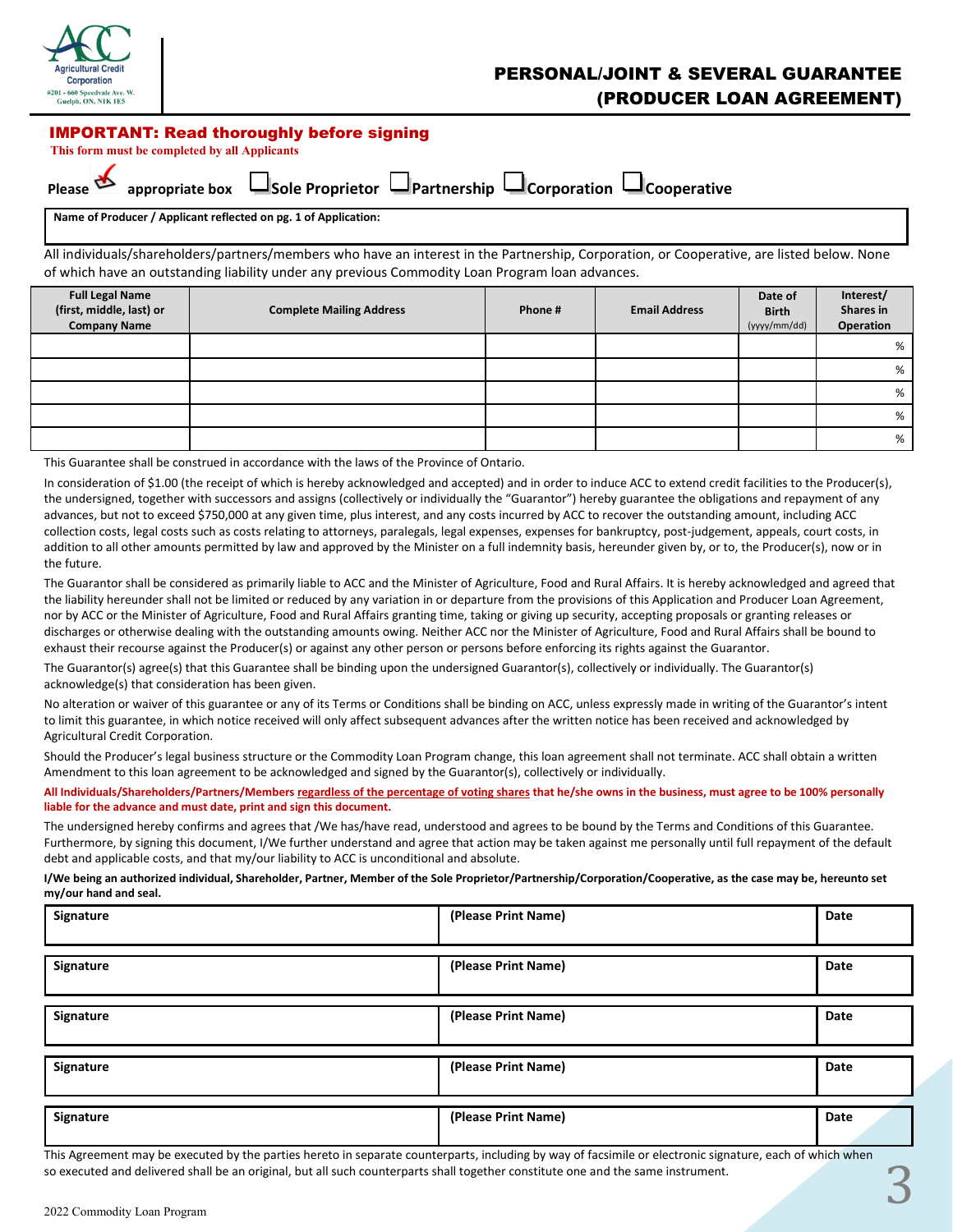

COMPLETION REQUIRED ANNUALLY DECLARATION OF PRODUCER, BUSINESS RISK MANAGEMENT ASSIGNMENT & PRODUCER LOAN AGREEMENT

#### **Name of Producer / Applicant:**

I /We, being an Authorized Officer to legally bind the business (Sole Proprietor/Partnership/Corporation/Cooperative), as the case may be, acknowledge and certify that I/we have received the entire Application and Producer Loan Agreement (page 1- 13) which includes the Producer's Declarations, Terms and Conditions, Privacy and Consent Disclosure, Security Assignment Agreement, Priority Agreement, attached hereto. I/We declare that the information completed in the entire Application and Producer Loan Agreement is true and accurate. This Application & Producer Loan Agreement shall be construed in accordance with the laws of the province/territory where the Producer's operate. This Agreement may be executed by the parties hereto in separate counterparts, including by way of facsimile or electronic signature, each of which when so executed and delivered shall be an original, but all such counterparts shall together constitute one and the same instrument.

This Agreement which includes the Business Risk Management Assignment Agreement is for all proceeds, payable to the Assignor under the BRM Program name and is being used to secure Advances issued under the Producer Loan Agreement (i.e. CLP Application) between the Producer(s) and the Administrator and pursuant to the Commodity Loan Program and the Order-In-Council through the Government of Ontario.

As indicated on page 2 under the Application & Producer Loan Agreement, the Assignor hereby transfers, assigns any indemnity and sets over to ACC all of his/her/their right, title and interest in the proceeds to be received from the Production Insurance Program for the current Program Year, and/or in the proceeds to be received from the AgriStability Program in the current year and all future years until such a time as the loan Advance for which this BRM Program is used as security has been paid in full, and a liability to ACC no longer exists and the security is released by ACC.

**I/We further acknowledge, understand, and agree that the signing/execution, as directed below evidences my/our understanding and agreement to be bound by all the terms and conditions and comply with such terms and conditions set out in the Application and Producer Loan Agreement, including repaying the advance plus interest and all related costs on a full indemnity basis. I/We agree that the application instructions, priority agreement, and all relevant attachments form part of this contract.** 

### **If a Sole Proprietor, Corporation or Cooperative, one Authorized Signature is required.**

#### **If a Partnership, all Partners must sign.**

| Signature of Sole Proprietor/ Shareholder/Partner/Member       | (Please Print Name) Sole Proprietor/ Shareholder/Partner/Member | Date |
|----------------------------------------------------------------|-----------------------------------------------------------------|------|
| Signature of Sole Proprietor/ Shareholder/Partner/Member       | (Please Print Name) Sole Proprietor/Shareholder/Partner/Member  | Date |
| <b>Signature</b> of Sole Proprietor/Shareholder/Partner/Member | (Please Print Name) Sole Proprietor/Shareholder/Partner/Member  | Date |
| Signature of Sole Proprietor/Shareholder/Partner/Member        | (Please Print Name) Sole Proprietor/ Shareholder/Partner/Member | Date |
| Signature of Sole Proprietor/ Shareholder/Partner/Member       | (Please Print Name) Sole Proprietor/ Shareholder/Partner/Member | Date |
| <b>Signature</b> of Sole Proprietor/Shareholder/Partner/Member | (Please Print Name) Sole Proprietor/ Shareholder/Partner/Member | Date |

#### FOR ACC USE ONLY- ADMINISTRATOR ATTESTATION

**Delivered and attested to for Agricultural Credit Corporation (ACC) --ACC declares having taken all necessary steps, in accordance with the OIC, and the CLP Program Guidelines, to ensure, to the best of ACC's abilities, that the current CLP Application by the Producer(s) is accurate and complete before granting the above-mentioned an Eligible Advance. This \_\_\_\_\_\_\_\_\_ day of \_\_\_\_\_\_\_\_\_\_\_\_\_\_\_\_\_\_\_\_\_\_\_\_\_\_\_\_, 20\_\_\_\_. Signature of Administrator (authorized representative) X \_\_\_\_\_\_\_\_\_\_\_\_\_\_\_\_\_\_\_\_\_\_\_\_\_\_\_\_\_\_\_\_\_\_\_\_\_\_\_** 

# BEFORE YOU SEND… TO Avoid Delays

**Please forward documents to ACC by fax (519-800-1324) or email to advance@agcreditcorp.ca**

**Loan Application:** Verify all sections completely filled and signed by all parties;

**Security Documents** (e.g. Production Insurance documents). Refer to pg. 2

**Financial Statement/Income Tax Return, including Statement A** (All new producers, otherwise if requested) Refer to pg.1

4

**New Applicants:** Proof of Canadian Citizenship (e.g. Canadian Birth Certificate, Driver's Licence). Refer to pg.1

**New Applicants or if change:** Legal Documents (e.g. Articles of Incorporation). Refer to pg. 1

**Void Cheque** (Copy of Void Cheque only applicable if applying for the 1st time or if changed from prior year).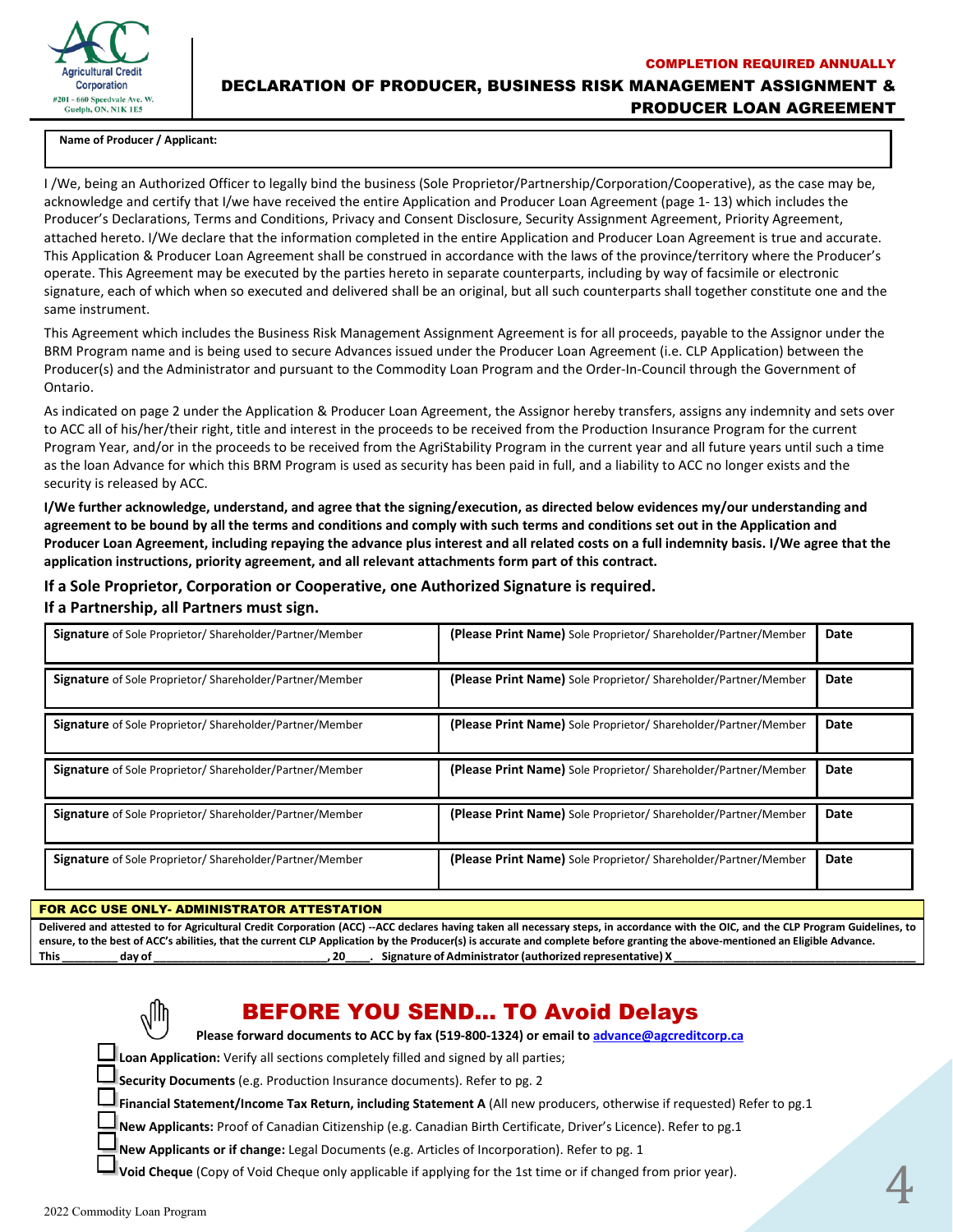



Ministry of Agriculture,<br>Food and Rural Affairs

# 2022

# COMMODITY LOAN PAYMENT PROGRAM (CLP) PRODUCER LOAN AGREEMENT

# Terms and



**(Not required to return. For your reference)**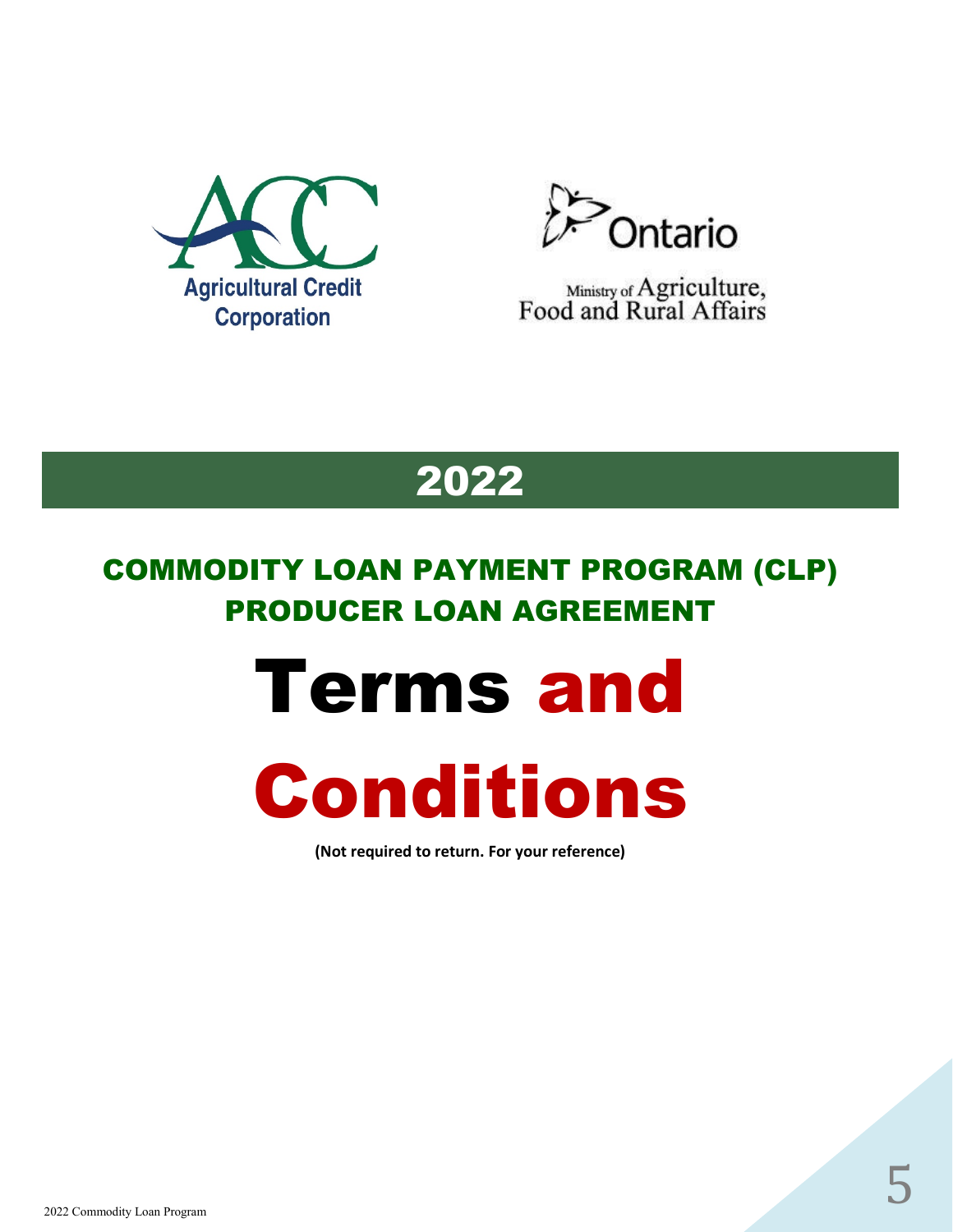

#### PRODUCER LOAN AGREEMENT TERMS & CONDITIONS

**In consideration of ACC granting an Eligible Advance pursuant to the provisions of the CLP, the parties hereunto agree as follows:**

#### **1.0 Important Terms**

**"ACC" or "Administrator"** means Agricultural Credit Corporation (ACC), which the Minister has designated as being responsible for administering the Commodity Loan Program (CLP);

**"Producer Loan Agreement" or "Producer Loan"** means a loan by the Administrator to an Eligible Producer in accordance with the requirements of the current Order-In-Council (OIC), and the Program Guidelines so that the Producer can purchase Crop Input Supplies for the purpose of producing Eligible Commodities;

**"Producer Loan Agreement or Producer Loan Agreement"** means the completed Program Application, all Appendices forming part thereof and all Amendments thereto including these Terms and Conditions upon which the Administrator will provide a Producer Loan to a Producer;

**"Producer Loan Credit Review"** under the Commodity Loan Program, means a review of the Applicant's creditworthiness and includes the following:

- A check of the Administrator's own records in respect of the Applicant;
- Searches under the *Personal Property Security Act* and the *Bank Act (Canada)*;
- Loan history under the *Agricultural Marketing Programs Act (Canada);*
- A check with one or more reputable credit rating agencies;
- A check with at least one credit reference provided by Farm Credit Canada, or successor entity, or the Applicant's bank, credit union, cause populaire or trust company licensed to carry on business in Ontario or another province of Canada as a lender of money;
- Any information provided by the Applicant's Input Supplier as a credit reference, or any information provided by the Ministry regarding any money owing to the Crown; and
- Any other requirements set out under the Program Guidelines;

**"Advance Rate"** means the rate as set out in ACC's Product & Rate List and used in the Calculation Worksheets for calculating Eligible Advances issued. The Advance Rate represents 75% of the expected average price per production unit. The Minister may re-adjust, from time to time, the average price during the production period; any subsequent request for an advance will be issued based on the new advance rate, if applicable;

**"Agricorp"** means the corporation established by the *Agricorp Act*, 1996, S. O. 1996, c. 17, its successors and assigns;

*"***Applicant***"* means a Person that is in the business of producing one or more Eligible Commodities and has applied to the Administrator for a Producer Loan;

"**Business Risk Management Program**" means those Programs set out in this Program Guidelines;

**"Calculation Worksheets"** means the templates used to calculate the Eligible Advance;

**"CLP"** means the Commodity Loan Guarantee Program established by Ministry of Agriculture Food and Rural Affairs for the Province of Ontario (OMAFRA) and administered by ACC;

*"***Contingency Fund***"* means a fund in which the Administrator deposits the Producer Contribution into and is established to cover losses arising from any defaults in payment of the monies loaned by ACC pursuant to the Commodity Loan Program;

"**Crop Input Supplies**" means supplies and services that are normally associated with the production of crops, including premiums paid for Production Insurance, provided those supplies are not capital in nature;

*"***Crown***"* means Her Majesty the Queen in Right of Ontario;

*"***Eligible Commodities***"* or **"Agricultural Products"** means corn, soybeans, canola, wheat, barley, oats, mixed grains, potatoes, vegetables for processing, seed corn or any other commodity set out in OMAFRA's Program Guidelines found on their internet site;

*"***GSA***"* means a general security agreement;

**"Fees"** shall be the fee to be paid by the Producer that is to be deducted from the Loan as more particularly detailed under "Fees" in the Terms and Conditions of this Application;

"**Minister**" means the Minister of Agriculture, Food and Rural Affairs or such other Minister who may be designated from time to time as the responsible Minister in relation to the *Ministry of Agriculture, Food and Rural Affairs Act* or the Program (as the case may be) in accordance with the Executive Council Actor any other *Act* of the Legislature that allows another Minister to be designated as the responsible Minister, unless the context indicates otherwise;

**"OMAFRA**" means the Ministry of Agriculture Food and Rural Affairs for the Province of Ontario;

**"PAD"** means Pre-Authorized Debit;

*"***PMSI**" means a purchase-money security interest under the *Personal Property Security Act;*

*"***Producer***"* means a Person that is in the business of producing one or more Eligible Commodities, meets all the requirements set out in the Terms and Conditions and has been issued a Producer Loan by the Administrator;

**"Producer Contingency Fund"** means a fund in which ACC deposits the Producer Contribution of 0.4% in respect of each Producer Loan entered into and is established to cover losses arising from any defaults in payment of the monies loaned by ACC pursuant to the Commodity Loan Program;

*"***Proceeds***"* means any money, domestic or foreign, money's worth or any other proceeds derived by a Producer, directly or indirectly, from one or more Eligible Commodities;

*"***Producer Contingency Contribution***"* means the amount of money the Producer pays into the Contingency Fund in respect of each Producer Loan entered into; *"***Producer Holdback***"* means the amount of money (2% of the loan advance) the Administrator is required to hold back from each Producer Loan it provides to a Producer under the Program;

*"***Production Insurance***"* means a plan of insurance issued under the *Agricultural Products Insurance Act, 1996*;

**"Program Guidelines"** mans any written documents setting out the criteria governing the operation of the Commodity Loan Program and posted on the Ministry's Internet site http://www.omafra.gov.on.ca/english/busdev/facts/commodityloanguaranteeprogram.htm;

**"Program Year"** means the period of November 1 of one year and October 31 of the following year;

**"Related Documents"** means, any promissory note, loan agreement, guarantees, security agreement, or any other documents executed in connection with or forming part of this Application or any other application for a loan by ACC to the Producer or related thereto, whether already existing or executed now or later and whether in electronic or other format;

**"Seeded Acreage Report"** means a Production Insurance Agency Report or a report of the same where in the Producer identified the acres seeded, or other Production Unite, used to produce an Agricultural Product in order to calculated final entitlements for an Advance.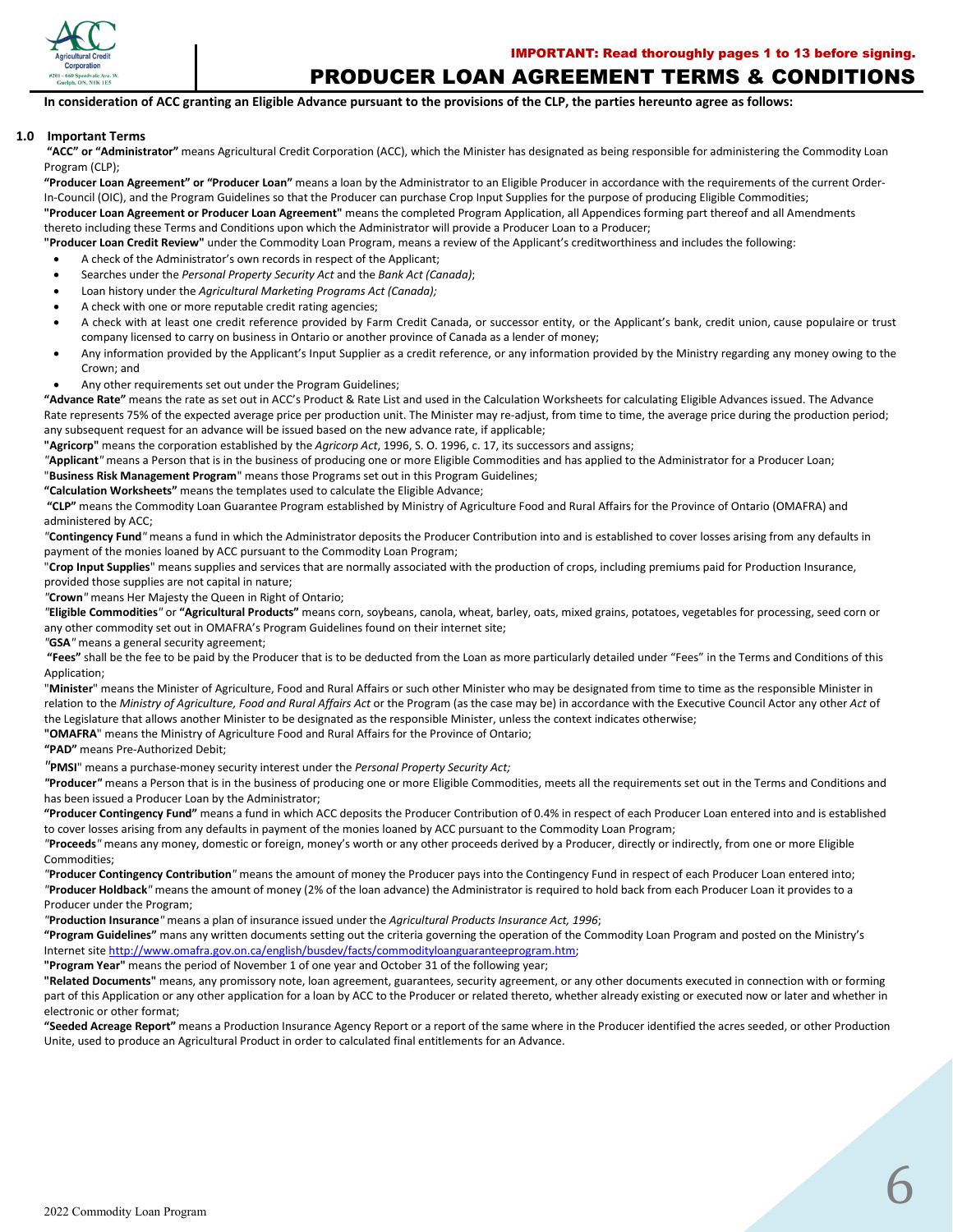#### **2.0 Eligibility Requirements for Producers**

In order to be eligible under the Program, the Producer must meet and/or comply with all of requirements set out under the Order-In-Council (OIC), and the Program Guidelines. Without limiting the generality of the foregoing this includes the following:

- a. The Producer must be a Person;
- b. The Producer applies to the Administrator for a Producer Loan and pays the applicable fee;
- c. The Producer does not owe the Administrator any money as a result of any previous defaulted Producer Loans the Producer has received from the Administrator;
- d. The Producer does not owe the Crown any money;
- e. The Producer produces the Eligible Commodities in which the Producer Loan relates in Ontario;
- f. The Producer agrees to undertake and provides the requisite information for the Administrator's Producer Loan Credit Review;
- g. The Producer agrees to:
	- i) Assign any payments received under Production Insurance to the Administrator, and
		- ii) Assign payments under any other Business Risk Management Program any payments under any other Program set in the Program Guidelines to the Administrator;
- h. The Producer agrees to satisfy any other security-related requirements necessary to ensure that the Producer Loan is properly secured;
- i. The Producer agrees to pay the Producer Holdback;
- j. The Producer agrees to pay the Producer Contingency;
- k. The Producer agrees to sign the Producer Loan Agreement;
- l. The Producer agrees to be bound by the terms and conditions set out in the Program Guidelines, and the Producer Loan Agreement,
- m. The Producer agrees to provide information requested by the Ministry for policy-review purposes within the timelines set out in the request; and
- n. Any other grounds the Minister sets out in the Program Guidelines.

#### **3.0 Eligibility Requirements for Producer Loans (Security)**

Any Producer Loan entered under the Program will comply with the requirements set out under the OIC and this Program Guidelines. Without limiting the generality of the foregoing, this includes the following:

- a. The Producer Loan is made for the purpose of providing a Producer with funds to produce Eligible Commodities;
- b. Prior to entering the Producer Loan, the Administrator has undertaken a Producer Loan Credit Review and the Producer has passed the Loan Credit Review;
- c. The Producer Loan is secured by:
	- i) The Eligible Commodity itself,
	- ii) Production Insurance for the Eligible Commodity,
	- iii) The proceeds from the sale of the Eligible Commodity,
	- iv) The Producer Holdback, and
	- v) Any and all Business Risk Management Programs that the Producer is enrolled under;
- d. The Producer Loan must be repayable by the Producer at any time without notice, penalty or bonus;
- e. The Producer loan is subject to audit at any time by the Auditor General of Ontario, the Minister or their authorized representatives;
- f. The Administrator is not allowed to assign the Producer Loan to any other Person without the Minister's prior written consent;
- g. The Producer Loan Agreement specifically prohibits the use of the funds being provided under the Producer Loan for any other purpose than allowing a Producer to produce Eligible Commodities;
- h. The Producer Loan, or combination of Producer Loans, is in an amount no greater than seven hundred fifty thousand dollars (\$750,000) per Producer.
- i. Agricultural Credit Corporation shall also do or cause to be done the following in relation to a Producer Loan issued to a Producer:
	- i) Obtain a GSA between the Administrator and the Producer whereby the Administrator has a first charge against all the Producer's assets and any Proceeds thereof, or
	- ii) Register a PMSI in accordance with the *Personal Property Security Act* against all Eligible Commodities purchased by the Producer pursuant to the Producer Loan such that the Administrator has a first charge against the Eligible Commodities and any Proceed thereof.

#### **4.0 Creation of Security Interest:**

- For value received and as general and continuing security for the repayment of the Producer Loan, including costs of enforcement, interest and any ultimate unpaid balance thereof owed by the Producer to ACC and to secure payment and performance of the Obligations by the Producer, the Producer hereby charges in favour of and grants to ACC a security interest as described in these Terms and Conditions.
- b. The Producer hereby grants to ACC a continuing security interest in the Producer's Agricultural Product, in any Agricultural Product produced in a subsequent production period by the Producer and all proceeds, to secure repayment of the Producer's debt owing to ACC arising from this Producer Loan Agreement. The Producer declares that ACC's security interest in the Agricultural Product shall rank prior to the interest of any other secured creditor or security holder and the Producer shall assist ACC in obtaining Priority Agreements from all secured creditors, including input suppliers who have or may be entitled to have a security interest in the Agricultural Product. The Producer agrees and consents to, that upon default, ACC has the right to seize the Producer's Agricultural Product wherever situated, sell the Agricultural Product as it sees fit and use the sales proceeds to reduce the Producer's debt owing to ACC arising from this Producer Loan Agreement, including interest and legal costs on a full indemnity basis.
- c. Production Insurance (PI) used as security: The Producer (The Assignor), hereby transfers, assigns any indemnity and sets over to ACC all of his/her/their right, title and interest in the proceeds to be received from the Production Insurance Program for the current Program Year.
- d. Notification of this Agreement all outlined in the Terms & Conditions, and at the BRM Administrator's request, a copy of this assignment will be provided to the BRM Administrator and the BRM Administrator's payment of benefits to Producer will be subject to this Assignment Agreement, and benefits payable will be reduced by any amounts requested by ACC to repay Advances issued by ACC to the Producer. For greater certainty, this Assignment Agreement is for all of the Assignor(s) right, title and interest in the proceeds payable to the Assignor(s) under any BRM Program associated with the Agricultural Product(s) for which any Advances are ultimately used. In the event that Advances are used for Agricultural Product(s) other than those listed in this Assignment Agreement, the details of any applicable policy shall be provided to ACC promptly and such policy shall be deemed to be immediately assigned to ACC in accordance with the terms herein. If the Producer's anticipated crops to be planted changes and the confirmation of planted crops is obtained, the confirmed planted crop used to grant a second loan advance. The Assignor expressly provides ACC with authority to automatically request the assignment for this crop without written authorization of the Assignor and further provides ACC with the authority to request that the applicable BRM Administrator acknowledge such deemed assignment (e.g. Confirmation of Seeded Acres differs from anticipated acres advanced at 1st stage).
- e. The Assignor(s) acknowledge(s) that it/they has/have agreed with the BRM Administrator in Program agreements or applications that the BRM Administrator may share information with ACC and OMAFRA relating to the Producer's participation in BRM Programs and benefits payable under these Programs. The Assignor(s) shall notify ACC and the BRM Administrator of any name change(s) in writing within one (1) business day of any such change(s). For greater certainty, a name change of any Assignor(s) will have no impact whatsoever on the transfer, assignment and setting over of the Assignor(s) right, title and interest in policy proceeds provided for in this Assignment Agreement.
- 7 f. For all Advances, the Producer hereby transfers, irrevocably assignsthe Producer's current and future BRM Program payments to ACC to further secure repayment of all monies owing by the Producer to ACC arising from this Producer Loan Agreement. The Producer acknowledges and agrees that all BRM Program payments (including Interim Payments) will be paid automatically to ACC until the Producer's debt owing to ACC arising from this Producer Loan Agreement is repaid in full;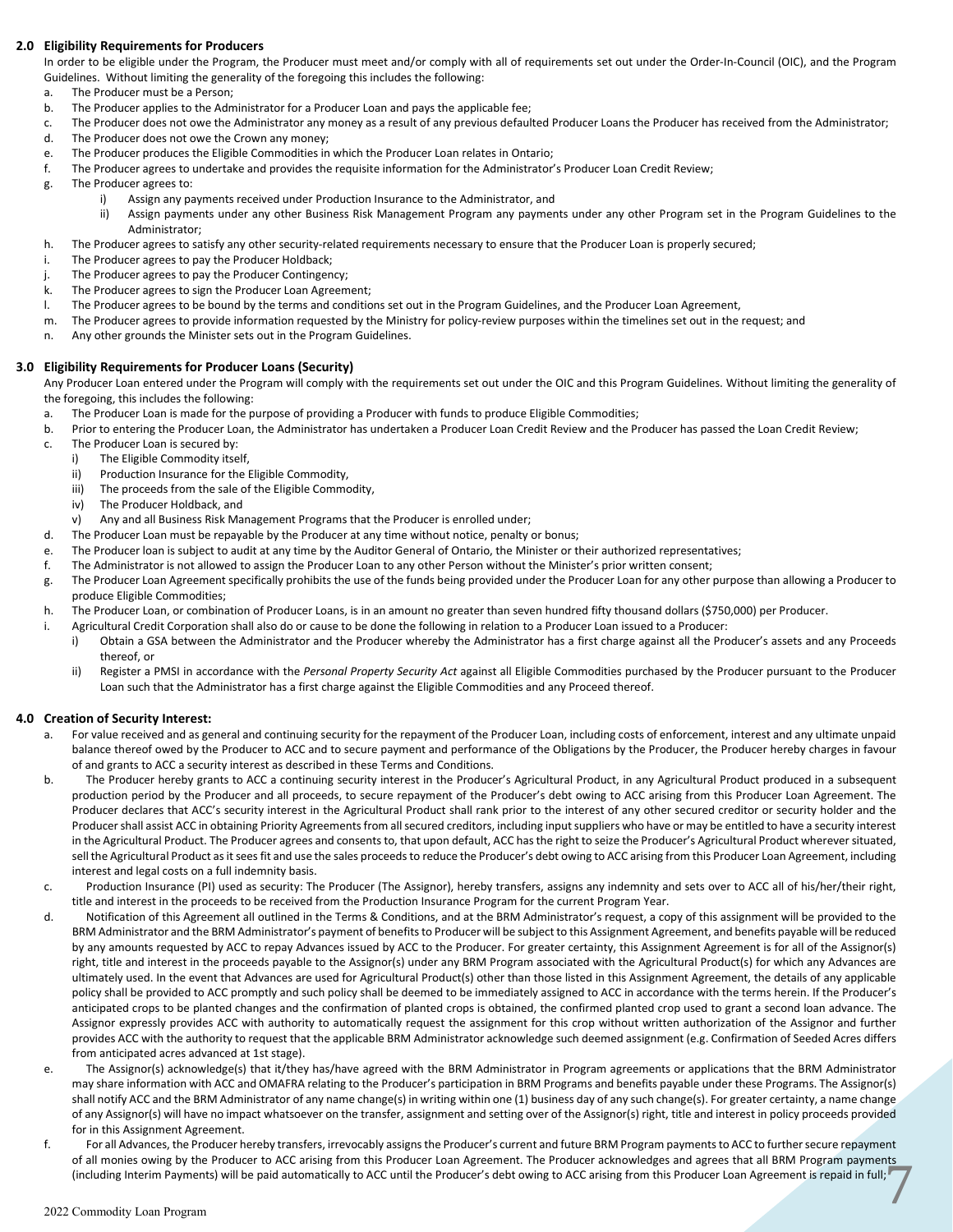- g. If it has not already been done, the Producer(s) authorizes ACC to register or otherwise perfect/publish the security in accordance with the laws and regulations of the province (i.e. PPSA) where the Agricultural Product is located on the Advance issued to the Producer. Should the Producer go into default, the Producer(s) authorizes ACC to register a lien against any future agricultural product to cover the portion of the default and all applicable related costs to recover debt. For greater clarity, the Producer agrees, understands and authorizes ACC to register financing statements at such provincial Property Security registries. The Producer hereby waives all rights to receive from ACC a copy of any financing statement or confirmation statement issued at any time respecting ACC's security interests;
- h. The Producer shall have insurance on the entire Agricultural Product for which the Advance was made to the full extent of the Advance, for all insurable perils, until the Producer's liability is repaid. The Producer further agrees that any payout of this insurance will first be used to repay any outstanding Advance;
- i. If the Agricultural Product or a portion of the Agricultural Product for which an Advance was made ceases to be in marketable condition, through no fault of the Producer, the Producer shall immediately inform ACC and the Producer becomes liable to ACC for the portion of the guaranteed Advance, together with outstanding interest on the interest-bearing portion from the date of the Advance, that is attributable to the unmarketable portion of the Agricultural Product;
- j. For all Advances issued under this Agreement, the Producer must inform ACC of any changes to the security coverage on their Advance. ACC must then recalculate the Maximum Eligible Advance which may be used as a trigger for an Overpayment.

#### **5.0 Credit Evaluation and Inspections**

- a. **In evaluating the Producer's credit-worthiness** (includes Related Producers such as Partners, Shareholders, Members, Guarantors), ACC is required to exercise due diligence in granting a Producer Loan advance under the Program. The Producer must submit financial documents when requested by ACC or its authorized agents, or as requested in the Application. ACC or its authorized agents have the right to perform a credit check ("Producer Loan Credit Review") on the Producer or on any of the Producer's Partners/Shareholders/Members at any time during the term of this Producer Loan Agreement. ACC reserves the right to decline any Applicant. If declined, an appeal process is available by a person or persons, not involved in the original decision;
- b. **Inspection and Audits** Any Person that participates in the Program as Producer is subject to an inspection at the Producer's cost and/or audit that may be conducted in relation to the Program for the enforcement of the rules, Terms and Conditions of the Program. An inspection may be conducted by the Minister, ACC, the Minister's or ACC's respective delegates between normal business hours and any time while the loan is outstanding, and to request the Producer repays shortfalls within thirty (30) calendar days. Where an inspection and/or audit takes place, the Producer will provide reasonable assistance. This includes allowing an inspector or auditor access to any person, place or thing required for inspection or auditing purposes. Any Person that participates in the Program as a Producer will provide all requested information within ten (10) Business Days of the request being made by the Minister or the Administrator, including their respective delegates, unless more time has been provided in the request. Refusal of an inspection or audits will result in an immediate default.

#### **6.0 Fees, Holdback, Contingency**

- a. A \$675 Administration fee will be deducted from the initial Advance of a Program Year for administrative services (e.g. receiving and processing applications, credit checks, lien searches, lien registrations);
- b. Inspections performed during the course of a loan will be an additional \$600 fee added to your loan balance;
- c. Non-Sufficient Funds (NSF) payments will be charged a \$100 NSF Administration fee at time of occurrence and added to your loan balance;
- d. Any request for mailed documents (statement, application, etc.) will incur a \$5 fee to your total loan balance. Online and faxed submissions are free. Any costs incurred by ACC for couriering documents at your request will be added to your loan balance;
- e. An additional standard Collection Administration fee at the rate of 3% will be applied to the outstanding balance as of thirty (30) calendar days after default to recover costs related to the recovery of outstanding amounts from the Producer who is in default under the Producer Loan Agreement;
- f. A refundable 2% holdback will be deducted from all loan cheques (interest will not be charged on holdback); and
- g. A non-refundable 0.4% 'Producer Contingency Fee' is deducted from all loan cheques, deposited to a contingency pool of funds, and may be applied against uncollectable loans.

#### **7.0 Issuance of the Advance**

- a. Issuance of the Advance: In all instances, the Producer must have sufficient security available (e.g. Production Insurance) related to the Agricultural Product to justify the Eligible Advance in accordance with the amount requested by the Producer. ACC must obtain the Assignment of such security prior to executing this Producer Loan Agreement. Once confirmed, ACC shall then make an instalment of 60% of the estimated Eligible Advance on the Agricultural Product, as specified in this Application, using the applicable Advance Rate and Calculation Worksheets from ACC's Product & Rate List available on ACC's website @ www.agcreditcorp.ca. ACC shall make a single instalment of the entire estimated Eligible Advance on the Agricultural Product in cases where the Producer can identify, at time of application, the amount of the Agricultural Product currently in production by submitting a report confirming their production acreage such as: A Seeded Acreage Report, grape/apple underwriting report; when requesting an Advance for fresh market products;
- b. **The first instalment** will be reduced if the Priority Agreements from secured creditors reflects a cap, in addition to being reduced by any applicable Administration fees. Applicants are subject to an inspection and a further review of the Producer's financial statements, or most recent income tax returns as specified in this Application or at ACC's discretion;
- c. **The second (2nd) instalment** (if applicable) can only be issued after the Seeded Acreage Report is received at ACC from Agricorp, except for fruit and fresh market vegetables, the Producers must send their current years underwriting documents as specified in the Application. The Seeded Acreage Report/Certificate of Acres Planted must be received prior to July 31st, of the Program Year (even when not requesting a 2nd Advance), so as to not be considered in default. Upon receipt, ACC shall recalculate the Eligible Advance in accordance with the Calculation Worksheets and automatically issue a second instalment to the Producer equal to the recalculated Eligible Advance less the 1st instalment and any other Advance under the CLP from any other Administrator; Additional funds advanced at 2<sup>nd</sup> stage shall become part of this Producer Loan Agreement;
- d. Should the documents required under these Terms and Conditions demonstrate that the actual acreage seeded or planted is not sufficient to justify the outstanding Advance to the Producer, or through no fault of the Producer, the coverage amount under the eligible BRM Program or the value of the Agricultural Product once produced, are not sufficient to justify the outstanding Advance, ACC shall notify the Producer that they have thirty (30) calendar days to repay the part of the outstanding amount of the Advance that exceeds the reduced coverage amount by more than ten thousand dollars (\$10,000) or ten percent (10%), whichever is greater; or if eligible, make a new application for an Advance on another commodity and have the proceeds applied to the deficit. Failing this, the Producer will be declared in default.

#### **8.0 Interest Rate**

- The interest rate on the Loan, (excluding the Holdback) up to and including the maturity date, shall be the Bank Prime lending rate in effect from time to time, calculated daily and compounded monthly. After maturity and after default the rate of interest on the Loan (excluding the Holdback) shall be the Bank Prime lending rate in effect from time to time plus 3%, calculated daily and compounded monthly. No interest shall be paid on the Holdback by ACC.
- b. "Bank Prime lending rate" shall mean the floating annual rate of interest, including any charges of an equivalent nature thereto or such other measurement of rate of return or return on investment or substitute therefore, established from time to time by chartered banks as the base rate it uses to determine rates of interest on Canadian dollar loans to customers in Canada and designated by chartered banks as the prime lending rate.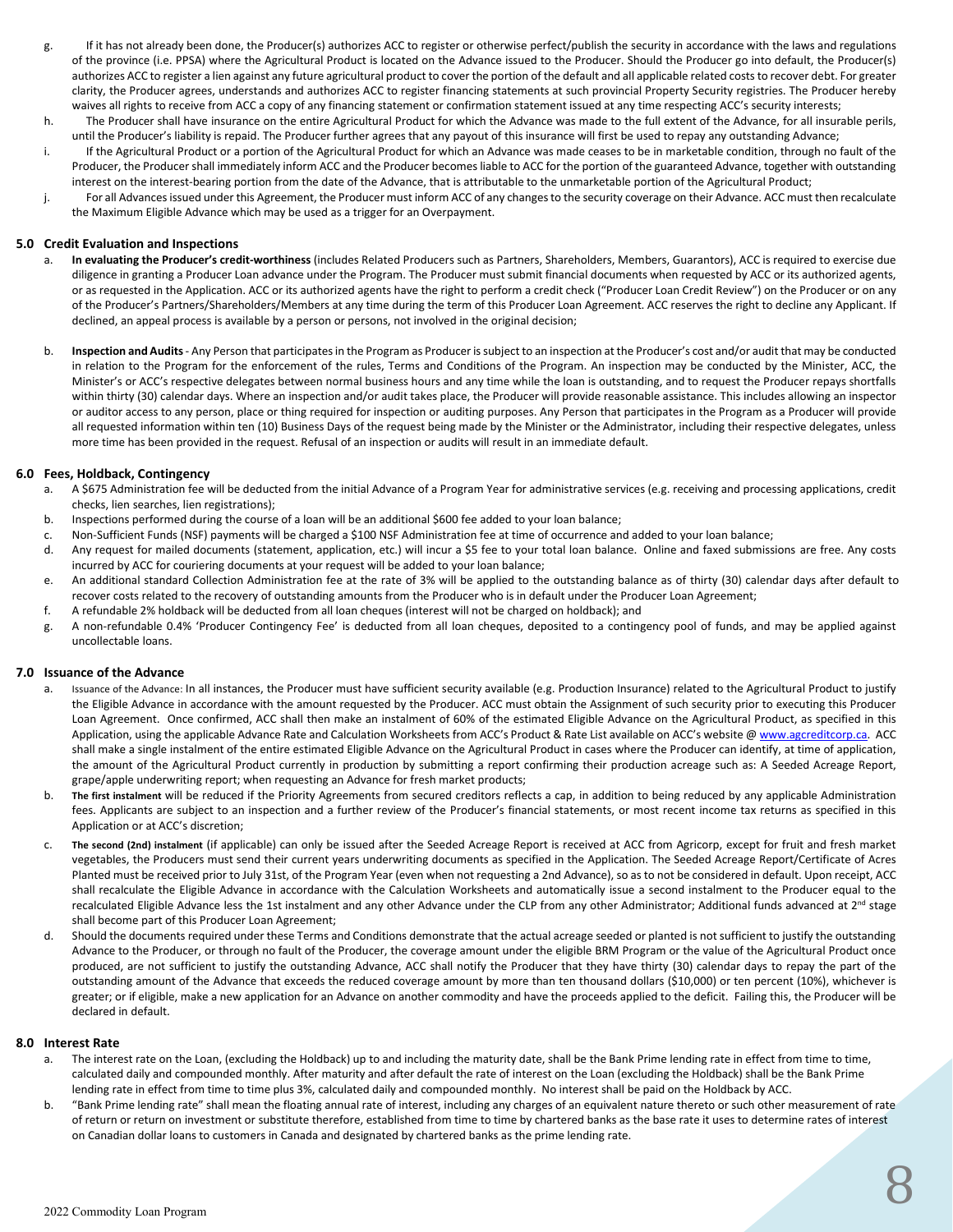#### **9.0 Maturity/Repayment Due Date**

Subject to any earlier date as set forth in the "Events of Default" Section, the Producer shall repay the Loan and all accrued interest upon the earlier of:

- a. When the Eligible Commodity is sold or determined to be unsalvageable in accordance with the *Agricultural Products Insurance* Act*, 1996*;
- b. When the Eligible Commodity is enrolled under the storage component of Canada's Advance Payments Program, or any successor Program,
- c. When the Eligible Commodity is fed,
- d. By September 30 of the year following the Program Year in which the Producer Loan was issued, or
- Upon demand.

Repayment can be made via (i) pre-authorised payment at time of application, or by calling or emailing our repayment department; or (ii) through your financial institution online by selecting the payment company "AGRICULTURAL CREDIT CORPORATION" as the payee. For more information, please reach out to our repayment department.

#### **10.0 Events of Default**

The Loan and all accrued interest and costs including all amounts set out in the Terms and Conditions on a full indemnity basis together with all other monies payable or otherwise owed by the Producer to ACC shall, at the option of ACC where ACC determines in its absolute discretion that any of the following events of default have occurred, become immediately due and payable and any security held by ACC for the payment thereof shall become immediately enforceable in each and any one of the following events:

- a. Any representation made, or information provided by the Producer in relation to the Producer Loan is, or was at the time of its making, false or misleading;
- b. The Producer fails to comply with any covenant contained in the Producer Loan Agreement within thirty (30) days of the Administrator notifying the Producer of the non-compliance;
- c. The Producer fails to provide information required under the OIC, this Program Guidelines or a Producer Loan Agreement within thirty (30) days of the request being made by the Minister or the Administrator (as the case may be);
- d. The Producer fails to cooperate in respect of an audit or inspection performed by the Auditor General of Ontario, the Minister or the Administrator or their respective representatives (as the case may be) in relation to the Producer Loan;
- e. The Producer uses any part of the funds provided under the Producer Loan for purposes other than set out in the Producer Loan Agreement;
- f. The Producer abandons all or any part of producing Eligible Commodities or threatens to cease producing Eligible Commodities or any act of bankruptcy;
- g. The Producer sells or conveys assets of the farming operation that formed a basis for the Producer Loan application;
- h. The Producer has given a preference to any creditor (e.g. bank or input supplier) other than the Administrator without the Administrator's prior written approval;
- i. The commodity is used as security for another loan;
- j. Any execution or other legal process of any court becomes enforceable against the Producer;
- k. The insolvency of the Producer or the appointment of a receiver, manager, trustee or liquidator in respect of any property of the Producer;
- l. The Producer fails to pay or otherwise perform as and when due, whether by maturity or by acceleration, any obligations, liabilities or indebtedness owed to the Administrator in relation to the Producer Loan;
- m. The institution of a proceeding in bankruptcy against the Producer, whether voluntary or involuntary, or the institution of proceedings by the Producer to obtain relief against the Administrator or other creditors in general;
- n. A Material Adverse Change occurs;
- o. Any other grounds set out in these Terms and Conditions and Program Guidelines on the Minister's Internet site.
- **Upon default, the Producer is liable to ACC for:**
- the outstanding amount of the guaranteed Advance;
- b. the interest at the rate specified in these Terms and Conditions on the outstanding amount of the Advance;
- c. costs incurred by ACC to recover the outstanding amount and interest including legal costs such as costs relating to attorneys, paralegals, legal expenses, expenses for bankruptcy, post-judgement, appeals, court costs, in addition to all other amounts permitted by law and approved by the Minister on a full indemnity basis; and
- d. an additional standard Collection fee at the rate of 3% will be applied to the outstanding balance thirty (30) days after the date of default to recover costs related to the recovery of outstanding amounts from the Producer who is in default under the Producer Loan Agreement;

#### **In the event that the Producer is unable to repay the Producer Loan, the Administrator:**

- a. Will use the Producer Holdback to pay any outstanding debt owing under the Producer Loan;
- b. Will, if a debt still exists under the Producer Loan, use reasonable steps, such as entering into a payment schedule with the defaulting Producer, to recover on that outstanding debt from the Producer;
- c. Will, if it is not possible to use other reasonable steps to recover the debt, liquidate any and all security the Administrator holds in relation to that Producer's Producer Loan to pay any outstanding debt owing under the Producer Loan;
- d. Will, if a debt still exists under the Producer Loan, use part of the Contingency Fund to pay any outstanding debt owing under the Producer Loan; and
- May, if a debt still exists under the Producer Loan, make a claim on the Guarantee to pay any outstanding debt owing under the Producer Loan. The Administrator may draw money from the Contingency Fund to pay any outstanding debt owing under a Producer's Producer Loan before liquidating the security that the Administrator holds in relation to that Producer's Producer Loan where the time it would take to properly liquidate the Producer's security could place the Administrator in default of making a payment to the Lender under an Administrator Loan;

The Administrator will, on behalf of the Contingency Fund, be subrogated in and to all the rights of recovery of the Administrator in respect of the Producer Loan, any security and any of the Producer's insurance and is entitled to exercise all of the rights, powers and privileges that the Administrator has or may exercise in respect of the Producer Loan, any security and any of the Producer's insurance, including the right to commence or continue any court action to execute any release, transfer, sale or assignment, or in any way to collect and realize on any security or any of the Producer's insurance or enforce the Producer Loan; Upon the recovery of any money, the Administrator will deposit that money, minus the Administrator's collection fees to recover that money, into the Contingency Fund;

The Administrator will notify the Minister of the Producer's default.

#### **11.0 Money Owing to The Crown**

Any payments owing to the Crown as a result of the Minister making a payment on the Guarantee will be considered a debt that is owed to the Crown and may be set-off against any other payment the Crown or Her Majesty the Queen in Right of Canada may owe to the person that owes the Crown a payment in accordance with section 43 of the *Financial Administration Act (Ontario)* and/or section 155 of the *Financial Administration Act (Canada).*

The right of set-off is in addition to any other legal remedies the Crown may have in law, equity or otherwise to recover a debt that is owed to the Crown. The Crown may charge interest on any debt that it is owed under this Program at the applicable interest rate that is being charged by the Crown for debts owing to the Crown.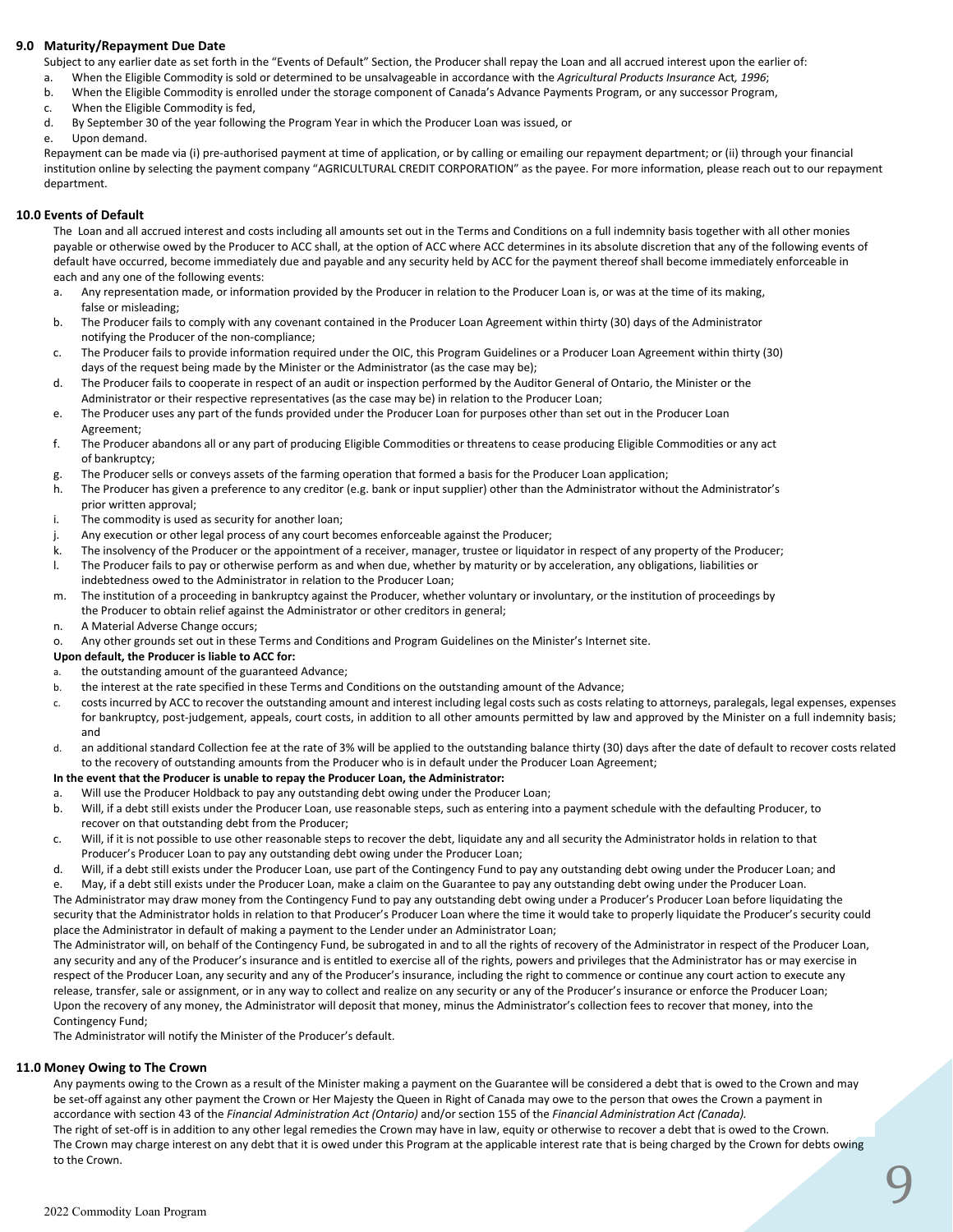#### **12.0 The Producer(s) signing this CLP Application hereby declare(s) and certify that they meet all eligibility requirements outlined in the Application and all Terms and Conditions of this Producer Loan Agreement:**

- 1. I am applying as an Individual or on behalf of the Partnership/Corporation/Cooperative which I represent, and have authority to make an application for an Eligible Advance pursuant to the Commodity Loan Program (CLP) and confirm the application reflects the current organizational structure since the previous filing of the Applicant's Declaration, if applicable;
- 2. I am, or at least one of the Partners/Shareholders/Members of the Partnership/Corporation/Cooperative which I represent is of the age of majority and a Canadian citizen or a Permanent Resident of Canada within the meaning of Subsection 2(1) of the *Immigration and Refugee Protection Act;* and farm in Ontario;
- 3. I am, or at least one of the Partners/Shareholders/Members of the Partnership/Corporation/Cooperative which I represent is the owner of the Agricultural Product(s), and is responsible for marketing the Agricultural Product(s) pledged in this Application and Producer Loan Agreement;
- 4. No other person has or will be given an interest in the Agricultural Product(s) with respect to which this CLP Application is made and the Agricultural Product(s) will be sold in my/our name or the name of the Partnership/Corporation/Cooperative which I/we represent and in the same name as the Applicant;
- 5. For the purpose of applying as a Partnership/Corporation/Cooperative all Partners/Shareholders/Members who have an interest in the entity are listed in this CLP Application and Producer Loan Agreement;
- 6. I/We shall respect the terms of the BRM Program (e.g. Production Insurance) used as security as per the Terms and Conditions and shall ensure that any payments from the BRM Program related to the Agricultural Product(s) are forwarded to ACC up to the extent of the Eligible Advance and I/we will notify ACC if further requests for an assignment of the BRM Program proceeds are made, granted or registered. I/We or the Partnership/Corporation/Cooperative which I/we represent, as the case may be, acknowledge and hereby further agree that assignment of proceeds is not affected should I/we or the Partnership/Corporation/Cooperative, as the case may be, become in default under the Commodity Loan Program Producer Loan Agreement;
- 7. I/We acknowledge and agree that ACC, may register an assignment with the Business Risk Management Administrators (e.g. Agricorp) without further notice, giving ACC priority on any Production Insurance or AgriStability payouts up to the amount owing on the Advance, plus any interest and fees;
- 8. I/We am/are not required by the *Income Tax Act (Canada)* to report income from other farming operations or other corporations carrying on a farm business, other than the one(s) named in this CLP Application, otherwise I/we have listed in this CLP Application all other farming operations and corporations carrying on farm operations in which I/we have an interest;
- 9. Neither I, nor any of the farming operations listed in this CLP Application and Producer Loan Agreement, nor the Partnership/Corporation/Cooperative, are in Default under any Agreement pursuant to the Commodity Loan Program (CLP), *Advance Payments for Crops Act (APCA)*, the *Prairie Grain Advance Payments Act (PGAPA), SCAP, ESCAP*, or *AMPA; OMAFRA*;
- 10. I, being authorized to certify, including on behalf of the Partnership/Corporation/Cooperative as applicable, am able to declare having given ACC security assignment on my/our BRM (e.g. PI) identified in this Application as required for the specific class of Agricultural Product(s);
- 11. I/we or the Partners, as applicable, declare having submitted the duly completed Application information for ACC to initiate Priority Agreements required for every secured creditor that has an assignment on the proceeds of Production Insurance and/or AgriStability, or inventory used to secure the Advance, as applicable, and/or holds a lien or encumbrance on the Agricultural Product(s) listed in this Application and Producer Loan Agreement, as well to be obtained from my/our main input suppliers listed in this Application that has, or could have security interest in or lien on the Agricultural Product(s) for which the Advance is to be made;
- 12. I, or the Partnership/Corporation/Cooperative, as applicable, and Guarantor(s), agree(s) that a credit check and an inspection or audit of the Agricultural Product may be performed at any time while the Advance is outstanding, and to pay the applicable fees listed these Terms & Conditions;
- 13. I, or the Partnership/Corporation/Cooperative, as applicable, declare that I/we have read and understand the Fees, including Collection Fee's, Interest Charges, Holdback and Contingency fees outlined in the Terms and Conditions and agree that ACC will deduct from the Advance the applicable fees, and add relevant fees to the loan balance as outlined in these Terms & Conditions (e.g. any postage/mailing, courier related costs, NSF fees, collection/default fees);
- 14. I, or the Partnership/Corporation/Cooperative, as applicable, declare that I/we are aware there could be a change in the Advance Rate any time in the production year to better accommodate current market prices; that any subsequent request(s) for an Advance will be issued based on the new Advance Rate, if applicable;
- 15. I, or the Partnership/Corporation/Cooperative, as applicable, declare that my/our Agricultural Product(s) is/are of marketable quality and stored or maintained, as such, until disposed of in accordance with the Producer Loan Agreement. I/We further agree, if the Agricultural Product(s) become(s) unmarketable, to notify ACC and to repay the Advance within thirty (30) calendar days, otherwise be declared in default;
- 16. I, or the Partnership/Corporation/Cooperative declare the only liens or encumbrances on the Agricultural Product(s) are those listed in this CLP Application;
- 17. In the event of a default, I/we, or the Partnership/Corporation/Cooperative or its Shareholders/Members/Partners, as the case may be, which I/we represent, acknowledge that I/we or the Partnership/Corporation/Cooperative or its Shareholders/Members/Partners may be denied access to other provincial agricultural support programming or, alternatively, the Minister reserves the right to off-set from such support a sum equal to the outstanding amount and related interest charges and all recovery costs;
- 18. I, or the Partnership/Corporation/Cooperative, as the case may be, declare that this CLP Application is consistent with the purpose of the CLP;
- 19. I, or the Partnership/Corporation/Cooperative, as the case may be, declare and certify that all of the information provided in this Application is complete, accurate, true and correct in every respect and acknowledge and understand that providing false or misleading information will result in an automatic default with the loss of all benefits related to the CLP;
- 20. I, or the Partnership/Corporation/Cooperative, as the case may be, understand that failing to comply with the CLP Application and Producer Loan Agreement requirements may delay the processing of the CLP Application or may render me/us or the Partnership/Corporation/Cooperative which I/we represent ineligible for receiving Eligible Advance(s) under the CLP;
- 21. I/We agree that if I/we reside in the province where the legislation allows for the extension of the limitation period, to extend the limitation period and to take any necessary steps as determined by ACC to ensure that the limitation period of seeking a remedial order for claims arising from this application shall be extended from the date ACC knew, or in the circumstances, ought to have known, of the claim. Where possible, according to the provincial legislation, I/we further agree that the extended limitation period should be of six (6) years;
- 22. I, or the Partnership/Corporation/Cooperative, as the case may be, acknowledge that, in cases where the Producer is declared in default and the Minister makes payment under the Guarantee, the Minister is subrogated to ACC's rights against the Producer in default and against persons who may be personally liable under this Producer Loan Agreement;
- 23. I, or the Partnership/Corporation/Cooperative, as the case may be, declare that I/we have not recently filed a notice of intention to make a proposal or made a proposal under the *Bankruptcy and Insolvency Act*. I/We am/are not subject to a receiving order under that *Act,* are not bankrupt or seeking protection under any other insolvency or bankruptcy related statute such as the *Companies' Creditors Arrangement Act* and the *Farm Debt Mediation Act;*
- 24. I, or the Partnership/Corporation/Cooperative, as the case may be, have read all the Terms and Conditions which are attached to and form part of this CLP Application, including those in this Section and I/we and the Partnership/Corporation/Cooperative which I/we represent agree to comply with all such Terms and Conditions and to provide any additional information required in order to demonstrate to ACC that I/we is/are capable of meeting my/our obligations under the Producer Loan Agreement;
- 25. I/We acknowledge and agree that I/we am/are solely responsible for meeting all deadlines and will ensure if a third party submits payments or documents on my/our behalf, that it/they is/are received in ACC's office on time. Failing this I/we understand that I/we will be declared in default;
- 26. I, or the Partnership/Corporation/Cooperative, as the case may be, have received, or have had the opportunity to receive independent legal advice with respect to
- the subject matter of this CLP Application, including each of the Appendices attached hereto and each of the Agreements I/we have made in this CLP Application; 27. I, or the Partnership/Corporation/Cooperative, as the case may be, acknowledge and agree that the execution by the Producer as directed in this Application and
- $10$ Producer Loan Agreement evidences Producer's agreement to be bound by all Terms and Conditions contained in this Application and each of the Appendices attached hereto, including without limitation in respect of any assignment, undertaking, covenant, agreement, consent, authorization (including authorization for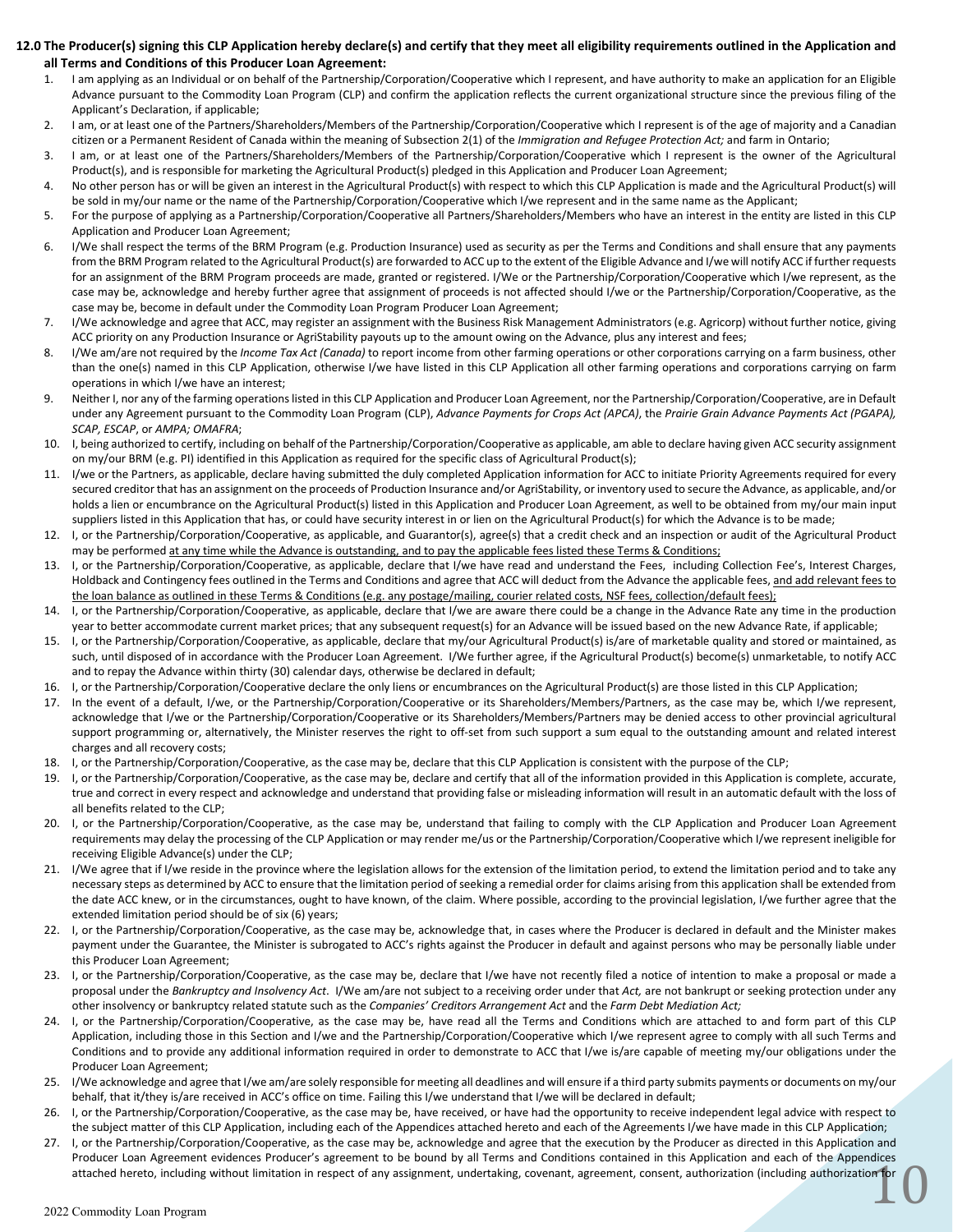Pre-Authorized Debits), acknowledgement, representation and/or declaration of the Producer's included in this Application and each of the Appendices attached hereto and if applicable, additional documentation required such as Seeded Acreage Reports;

- 28. I, or the Partnership/Corporation/Cooperative, as the case may be, agree to immediately pay to ACC upon demand all amounts ACC pays or incurs in maintaining or enforcing its security and the Obligations , including without limiting the generality of the foregoing, all legal, search and registration fees, all costs and expenses in respect of inspecting, protecting, insuring, possessing, cultivating or harvesting all or any part of the Collateral including preparing the Collateral for sale and selling it, collecting any part of the Loan or other monies payable to ACC including legal fees and expenses on a substantial indemnity basis in so doing and interest thereon as herein provided;
- 29. **I/We authorize ACC to amend sections of the application upon request of my/our, the Applicant's (borrower's), phone recorded verbal consent, and upon ACC obtaining security questions from the borrower without the requirement of a written consent to correct any mistakes, omission, inconsistency as well as give consent such as I/our request to add names to our account for disclosure purposes; adding a commodity or amending a commodity at second stage and obtaining an Assignment on the commodity advanced that is based on our confirmed seeded acreage reports; scheduling a Pre-Authorized Debit payment. Except as specifically provided of what may be amended, the Producer Loan Agreement shall remain unmodified and in full force and effect. Such amendments may be executed in one or more counterparts all of which shall be considered one and the same agreement and shall be effective when ACC delivers a confirmation of amendments to the Applicant's email provided on page 1 of the Loan Application & Producer Loan Agreement.**

#### **13.0 PRIVACY AND CONSENT TO DISCLOSURE OF INFORMATION**

**Producer(s) and Guarantor(s) hereby authorize(s) and consent(s) to** the obtaining by ACC, OMAFRA and its agent, UpLevel Global, or any other agent that may be selected by ACC, of credit information, including, but not limited to your credit history, a credit report, other financial related information, inventory levels, relating to the Producer(s) and Guarantor(s) from affiliated and subsidiary companies of ACC, credit bureaus, agencies, banks, credit unions, trust companies, financial institutions, creditors, guarantors, lenders, grain elevators, producer organizations, Farm Credit Canada (FCC), suppliers, government ministries, departments and agencies (federal, provincial or territorial) and such other third parties as ACC shall decide upon from time to time (all of the foregoing hereinafter "Third Parties") and to the collection, use and disclosure by ACC to any such Third Party, or by any such Third Party to ACC, of the personal, business and commercial information about Producer(s) and Guarantor(s) for the purpose of: (i) verifying and determining the Producer's eligibility and continuing eligibility for Eligible Advance(s), including verifying inventory levels, sales information, with grain elevators, buyers, producer organizations; **(ii)** verifying and determining the status of Eligible Advance(s); **(iii)** assignment and realizing on the security for Eligible Advance(s); **(iv)** verifying and determining the indebtedness of Producer(s) to Third Parties and/or the creditworthiness of the Producer(s), and **(v)** obtaining Priority Agreements;

I/We authorize a complete and signed copy of this CLP Application and Producer Loan Agreement can be provided and relied upon by Third Parties as Producer's and Guarantor's authorization and consent for the Third Parties to such disclosures;

Producer(s) and Guarantor(s) hereby authorize(s) and consent(s) to: the collection, use and disclosure by ACC from and to all such persons listed as Producer(s) and Guarantor(s) hereunder and all such persons listed in the authorization form attached hereto ("Authorized Persons") and to OMAFRA, AAFC, and Farm Credit Canada (FCC) of the personal, business and commercial information about Producer(s) for the purpose of:

**(i)** verifying and determining the Producer's eligibility and continuing eligibility for Eligible Advance(s); **(ii)** verifying and determining the status of Eligible Advance(s); **(iii)** assignment and realizing on the security for Eligible Advance(s); and, **(iv)** verifying and determining the indebtedness of Producer(s) to Third Parties and/or the creditworthiness of the Producer(s);

Unless a Producer withdraws consent by notifying ACC by email at advance@agcreditcorp.ca or by calling 1-888-278-8807, the Producer hereby authorizes and consents to the use by ACC of the personal, business and commercial information about the Producer for the purpose of contacting the Producer(s) to provide information in relation to other programs offered or administered by ACC;

#### **Producer(s) and Guarantor(s) hereby authorize(s) and consent(s) to:**

- a) the disclosure by OMAFRA, AGRICORP and/or other Provincial Insurance/BRM Program agencies to ACC and OMAFRA to each other of such information regarding Producer(s) as either may have in their respective files, including but not limited to those of any Crop or Production Insurance and BRM Program, Seeded Acreage Reports, Final Yields, Premium Payment Confirmation, Proof of Loss or other claims in which ACC has assignment;
- b) the disclosure by ACC of such information as is contained in or related to this CLP Application to OMAFRA, AAFC, AGRICORP and/or other Provincial Insurance/BRM Program agencies and the use of such information by OMAFRA, AGRICORP and/or other Provincial Insurance/BRM Program agencies as authorized by the *Ministry of Agriculture, Food and Rural Affairs Act,* R. 5. 0. 1990, c. M. 16. as amended or re-enacted from time to time. For the purpose of registering the assignments, Producer(s) consent(s) that ACC will register the assignment and update producer balances with the Business Risk Management Agencies such as AGRICORP, as new transactions occur. Producer(s) acknowledge(s) that information held by OMAFRA, AGRICORP or other Provincial Insurance/BRM Program agencies may be disclosed to Third Parties pursuant to the provisions of the *Freedom of Information and Protection of Privacy Act.*  Questions and concerns regarding such collections, use and disclosure by OMAFRA and/or AGRICORP should be directed to: The Director, Farm Assistance Programs Branch, OMAFRA and/or AGRICORP, 1 Stone Road West, Guelph, Ontario (N1G 4Y2);
- c) the obtaining from and disclosure by Third Parties to ACC and OMAFRA, of the Producer's sales reports; and

#### **Producer(s) and Guarantor(s) hereby authorize(s) and consent(s) to ACC and OMAFRA:**

- a) collecting the information contained in, with, or pursuant to this CLP Application;
- b) using the information for the purposes of assessing the CLP Application, administering, auditing, analyzing and evaluating the CLP;
- c) conveying the information contained in this CLP Application and associated documentation, both personal and otherwise, to provincial governments and their agencies, insurance agencies, financial institutions, input suppliers, buyers, agents selected by ACC to inspect for the purposes of verifying CLP entitlements, inclusive of inventories, sales information, to justify eligibility and continued eligibility for Advance(s), assignment and realization of security; and
- d) conveying the information contained in this CLP Application and associated documentation, both personal and otherwise, to other organizations administering the CLP, for the purposes of verifying benefits under the CLP;
- e) conveying the information contained in this CLP Application and associated documentation, both personal and otherwise, to other secured creditors, including input suppliers where the Producer's loan Advance is to be made payable to the Producer and to another business who has security interest;
- f) the Producer(s) agree(s) to allow the Minister the right to contact the Producer(s) for the purposes of evaluating the Program;
- g) the Producer(s) agree(s) where the loan is guaranteed by an Alternate Guarantor, that the Alternate Guarantor has rights to have full access to information relating to the Producer(s) loan advance, including, but not limited to, the loan status, balances, interest rate, repayment terms;
- h) ACC and OMAFRA agree that **(i)** the personal information provided will be protected under the federal *Privacy Act* and the provisions of the federal *Access to Information Act*; and, **(ii)** the personal information retained by OMAFRA will be held in Personal Information Bank PPU14O. Producer(s) and Guarantor(s) may access its/their personal information held by OMAFRA by making a formal request under the *Privacy Act* in writing or by completing a Personal Information Request Form which is available through Info Source or at Web Site **http://www.tbs-sct.gc.ca/tbsf-fsct/350-58-eng.asp** Producer(s) request(s) should be emailed to: minister.omafra@ontario.ca or mailed to Ministry of Agriculture, Food and Rural Affairs 1 Stone Road West, Guelph, ON N1G 4Y2. Tel 1-888-466-2372;
	- i) ACC and OMAFRA hereby give notice that all non-federal government organizations are obligated to protect personal information in accordance with the *Personal Information Protection and Electronic Documents Act (PIPEDA)* or under legislation applicable within their jurisdiction. Producer(s) and Guarantor(s) may access its/their personal information held by ACC, obtain a copy of ACC's Privacy Policy or pose questions or concerns regarding privacy issues relating to ACC by contacting ACC's Privacy Compliance Officer at 1-888-278-8807;
	- $\mathbf{1}$ In the event ACC is notified by the holder of a registered Purchase Money Security Interest (PMSI) that it has security from Producer(s) for crop inputs supplied by such holder to Producer(s), the Producer(s) acknowledge(s) and confirm(s) that ACC may, in its uncontrolled and unfettered discretion, include the name of the holder(s) of such PMSI as payee(s) on Eligible Advance(s) advanced by ACC pursuant to this CLP Application;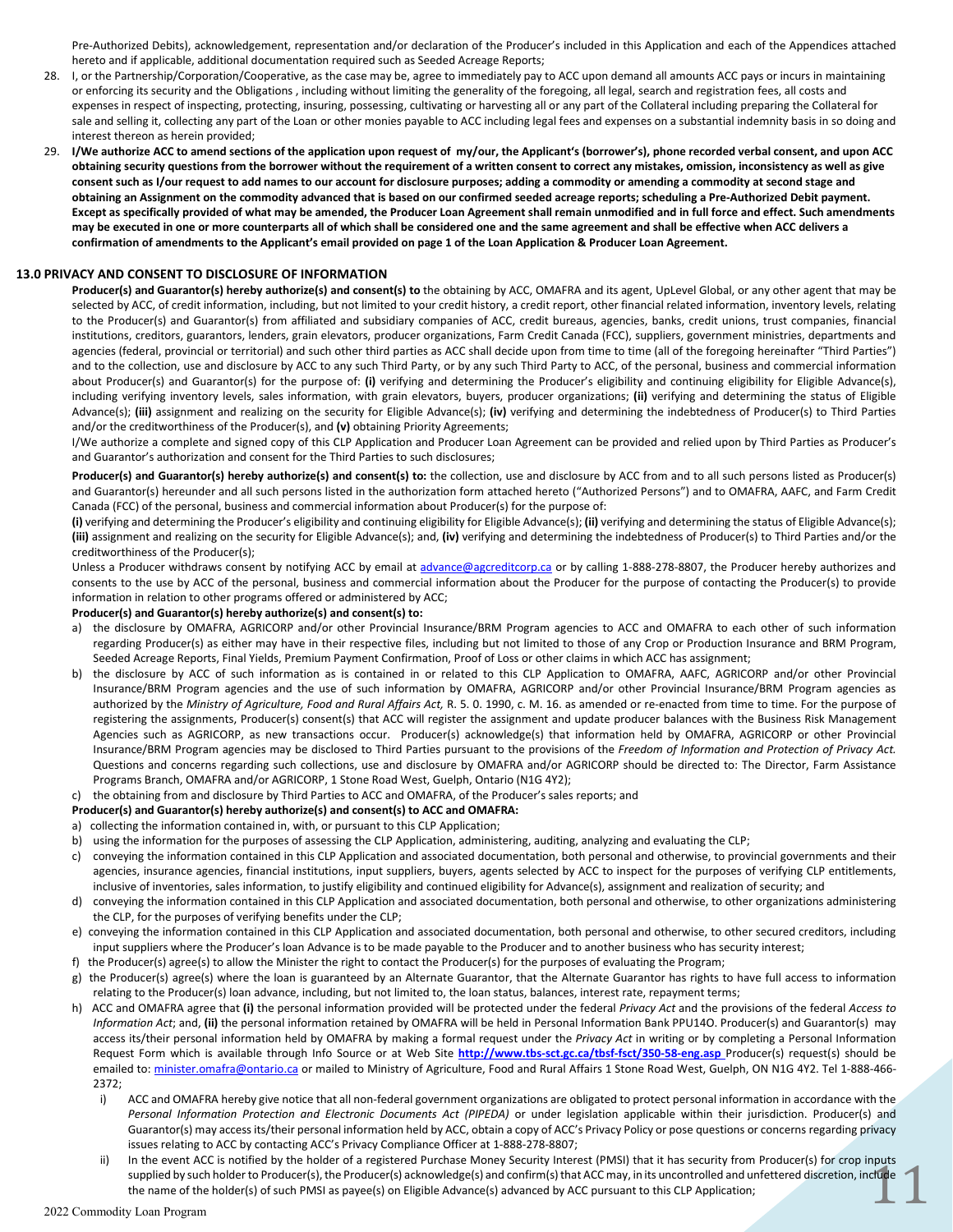#### **i) Producer(s) hereby irrevocably authorize(s) and direct(s) ACC to:**

- deduct the Administration fee(s) as established by ACC, from the proceeds of the Eligible Advance(s); and,
- ii) Producer(s) acknowledge(s) and agree(s) that fees, holdback, contingency, collection fees and all fees listed the Terms and Conditions are payable to ACC by the Producer(s) and agree(s) that applicable fees shall be automatically applied to the Producer's accounts and withdrawn from the Producer's bank account in accordance with the Pre-Authorized clauses mentioned in the declarations below.

Producer(s) acknowledge(s) and agree(s) that the Producer's total indebtedness and repayment obligation applies to the amount actually advanced plus the Administration fee and all interest thereon;

Producer(s) hereby constitute(s) and irrevocably appoint(s) ACC or any of its officers or directors as the Producer's lawful attorney for the purposes of: making any amendments, deletions or additions to this CLP Application that may be required to correct any errors or omissions that may be discovered in same, as well endorsing on Producer's behalf any cheques payable jointly to the Producer(s) and ACC, and shall be the Producer's irrevocable authority for so doing. **Producer(s) acknowledge and accept that ACC transfers private information electronically and agrees for up to 3 years to electronic communications.**

#### **PRIVACY AND CONSENT TO DISCLOSURE OF INFORMATION (THIRD PARTY SALES REPORTING) AND AUTHORIZATION FOR PRE-AUTHORIZED DEBITS ("PADS")**

As part of this Producer Loan Agreement, ACC may utilize its authority under this Pre-Authorized Debit Agreement executed by the Producer to make repayments including any applicable interest, costs, and fees as detailed in this CLP Application and Producer Loan Agreement.

**Sales Repayment Schedule:** I/We hereby authorize ACC to debit my/our bank account on the dates specified when reporting a sale via telephone, mail or email and as per the Terms and Conditions, for monies owing, including any applicable interest, costs, and fees as detailed in this CLP Application and Producer Loan Agreement.

**Third Party Sales Reports:** Some Grain and Oilseeds sales may be reported daily to ACC via a Buyer authorized by the Producer, through a Letter of Direction and contain the date of settlement from buyers along with the Agricultural Product type and quantity sold and may contain the Producer's date of receipt of payment (date of cheque issuance) for crops sold to Ontario elevators/dealers.

**In connection with Pre-Authorized Debits and repayments,** the Producer hereby agrees that ACC may and consent to such action, disclose or receive payment and credit information regarding the Producer to or from any Third Party as defined in the Declarations, Terms and Conditions for the purpose of facilitating notice of: **(i)** such amounts as are owing by the Producer(s), and **(ii)** such crop sale payments as are received by the Producer(s), all for purposes of making Pre-Authorized Debits in repayment of amounts owing by the Producer(s);

As such, I/we consent to ACC receiving a daily sales report from Third Parties and hereby authorize ACC to initiate a Pre-Authorized Debit from my/our bank account, due on the tenth (10) calendar day for the reported grain and oilseeds crop sales that I/we sell to the Ontario elevators/dealers if our Letter of Direction explicitly provides permission by the Producer Applicant to initiate a PAD. Otherwise, we understand that it is our responsibility to notify ACC of any sales and requesting a PAD to be scheduled.

**Outstanding Balance on Repayment Deadline:** In the event there remains an outstanding balance on the Repayment Deadline, it is the responsibility of the producer to contact ACC to make repayment arrangements for this balance (including any applicable interest and costs as detailed in this CLP Application). In the event the Producer(s) is/are in default ACC will utilize its authority under the Pre-Authorized Debit Agreement to collect additional Default Administration fee payments.

**Non-Sufficient Funds (NSF):** I/We agree that if any payment is dishonoured by my/our bank for any reason, then ACC is authorized to issue another debit in place of the dishonoured payment until my/our payment is honoured. I/We agree that if any payment results with insufficient funds, ACC may re-present the payment for the same amount as the original transaction and agree that ACC will include an NSF service fee of \$100.00.

**Postage/Mailing/Courier and Inspection Fees:** I/We agree, and ACC is authorized to automatically issue a debit for any postage, mailing, courier and inspection fees as described under the Fees and Interest Charges section of these Terms and Conditions.

**Collection Fee:** In the event of a default, I/we authorize ACC to automatically debit my/our bank account 3% of the outstanding balance as detailed in this CLP Application.

**I/We agree to waive my/our right to receive notice from ACC, of any Pre-Authorized Debit (PAD) of the amount and date of each payment as per the Terms and Conditions of the Commodity Loan Program Application and Producer Loan Agreement.**

**Prior Notice:** For any debit other than those listed in either the Terms and Conditions or for Third Party Sales reported, I/we agree to receive prior notice from ACC of the amounts to be debited from my/our bank account and the date of such debits at least ten (10) calendar days before the date of such debits. I/We agree to have these notices sent to the e-mail address provided on page 1 of the application. Where the Producer themselves requests a PAD be initiated via email or telephone, no further notice from ACC would be required.

**Notice to cancel PAD Authorizations**: I/We may revoke my/our authorization at any time by providing written notice to ACC of at least ten (10) days before the date my/our wish for the revocation is to take effect. To obtain a sample cancellation form, or for more information about my/our right to cancel this PAD Agreement, I/we may contact my/our financial institution or visit **www.cdnpay.ca.** I/We have certain recourse rights if any debit does not comply with this Agreement. For example, I/we have the right to receive reimbursement for any debit that is not authorized or is not consistent with this PAD Agreement. To obtain more information on my/our recourse rights, I/we may contact my/our financial institution or visit **www.cdnpay.ca.** In the event that ACC debits an unauthorized amount, funds will be re-deposited into the bank account specified on page 1 of the Application within thirty (30) days of verbal or written notice from me/us to ACC.

#### **14.0 General**

**Record Keeping -** The Administrator will retain all records relating to any Administrator Loans and Producer Loans under the Program for a period of at least seven (7) years from the date in which the Administrator Loan or the Producer Loan (as the case may be) was issued.

**Entire Agreement -** Except for any other instrument delivered under the Application or in connection with this Application, this Application and the Related Documents constitute the entire agreement between ACC and the Producer with respect to the subject matter of it.

**Amendment -** Except as otherwise provided herein this Application and the Related Documents may not be amended or modified in any respect except in accordance with the provisions of them.

Governing Law: This Producer Loan Agreement and the rights, obligations and relations of Parties will be government by and construed in accordance with the laws of the Province of Ontario and the applicable federal laws of Canada. Any actions or proceedings arising in connection with this Agreement will be conducted in the Courts of Ontario, which will have exclusive jurisdiction over such proceedings.

**Waiver and Consent -** No waiver of any provision of this Application or of the Related Documents or consent given pursuant to this Application or the Related Documents by ACC shall be effective unless in writing and duly executed by ACC. No failure or delay on the part of ACC in exercising any right or privilege shall operate as a waiver by ACC unless so evidenced by a written instrument. Any waiver or consent by ACC will not preclude the further or other exercise by ACC of any right, remedy, power or privilege which is the subject of waiver or consent.

**Notice -** All notices and other communications shall be addressed as follows: To the Producer: At the address set out in the Application and Related Documents. To ACC: Agricultural Credit Corporation, 660 Speedvale Avenue West, Suite 201, Guelph, Ontario N1K 1E5

**Survival of Representations, Warranties and Covenants -** All agreements, representations, warranties and covenants made by or on behalf of the Producer shall be considered to have been relied upon by ACC and shall survive the execution and delivery of this Application and any investigation made at any time by or on behalf of ACC.

**Further Assurances -** The Producer agrees that it will do, execute and deliver or will cause to be done, executed and delivered all further acts, documents and things as ACC may reasonably request for the purpose of giving effect to this Application and security interests created thereby.

 $\mathbb{Z}$ **Severability -** Any provision in this Application, which is prohibited or unenforceable, shall be ineffective to the extent of prohibition or unenforceability without